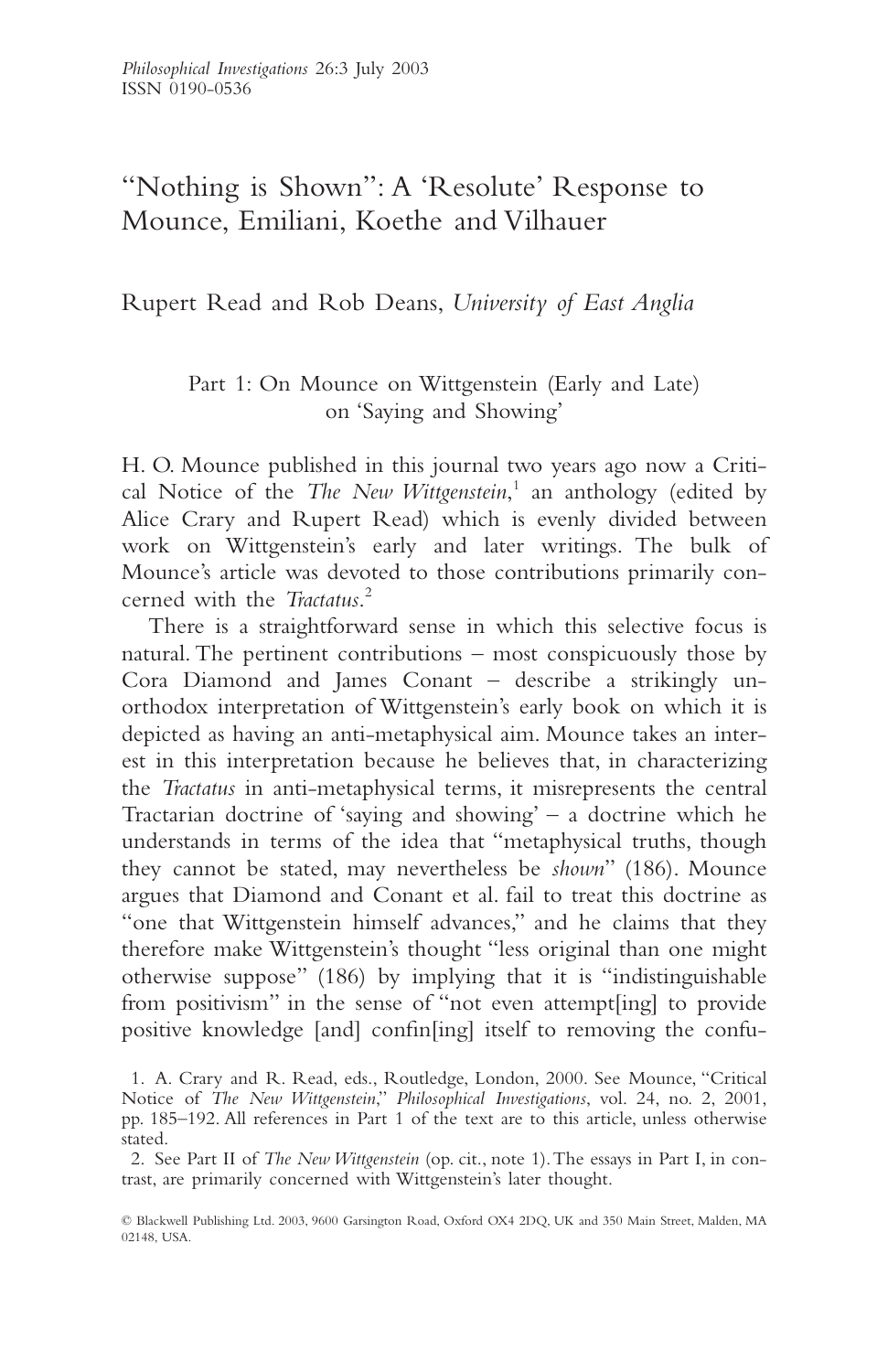sions which have been inflicted on us by traditional philosophy or metaphysics" (187). Moreover, although Mounce has relatively little to say about Wittgenstein's later thought, he adds that he thinks the Diamond-Conant interpretation prevents us from appreciating the way in which the say-show distinction continues to figure in Wittgenstein's post-*Tractatus* writings (191–192).

Mounce's criticism of the Diamond-Conant interpretation of the *Tractatus* is clear and forcefully argued. It also derives a certain independent interest from its resemblance to other emerging criticisms – e.g., as Mounce himself points out (185–186), the one that P. M. S. Hacker's develops in an appendix to *The New Wittgenstein*. 3 Nevertheless, what we hope to demonstrate here is that, despite its initial appeal, the criticism fundamentally misrepresents some of the most basic claims of the Diamond-Conant interpretation, including its claims about the say-show distinction, and, further, that these misrepresentations have a significance that extends beyond the *Tractatus*. One of Diamond's and Conant's goals in trying to isolate an antimetaphysical strain of thought often overlooked in the *Tractatus* is to demonstrate the persistence (and development) of the same strain in Wittgenstein's later writings. It follows that, to the extent that Mounce misdescribes the main concerns of their interpretation, he also inevitably fails to capture the kind of continuity in Wittgenstein's thought that preoccupies them.

A helpful, preliminary way to characterize what is distinctive about the Diamond-Conant interpretation of the *Tractatus* is to note that its proponents read Wittgenstein as accenting the idea – one they often represent him as inheriting from Frege – of the 'primacy of the proposition'. The author of the *Tractatus*, as Diamond and Conant understand him, takes the proposition, or complete thought, to be the sole proper object of logical analysis.4 Thus, as they read him,Wittgenstein (to put it in terms Frege uses to describe his own philosophical method) does not "begin with concepts and put them together to form a thought or judgment" but rather "come[s] by the parts of a thought by analysing the thought."5 To say that Wittgenstein's route to the parts of a thought is invariably through analysis

<sup>3.</sup> Ibid., chapter 14.

<sup>4.</sup> Wittgenstein of course progressively broadens Frege's more tentative 'contextualism'. See e.g. Read on this, on pp. 76–7 of *The New Wittgenstein.*

<sup>5.</sup> Gottlob Frege, *Posthumous Writings*, H. Hermes et al., eds., P. Long and R.White, trans., Chicago, University of Chicago Press, 1979, p. 253.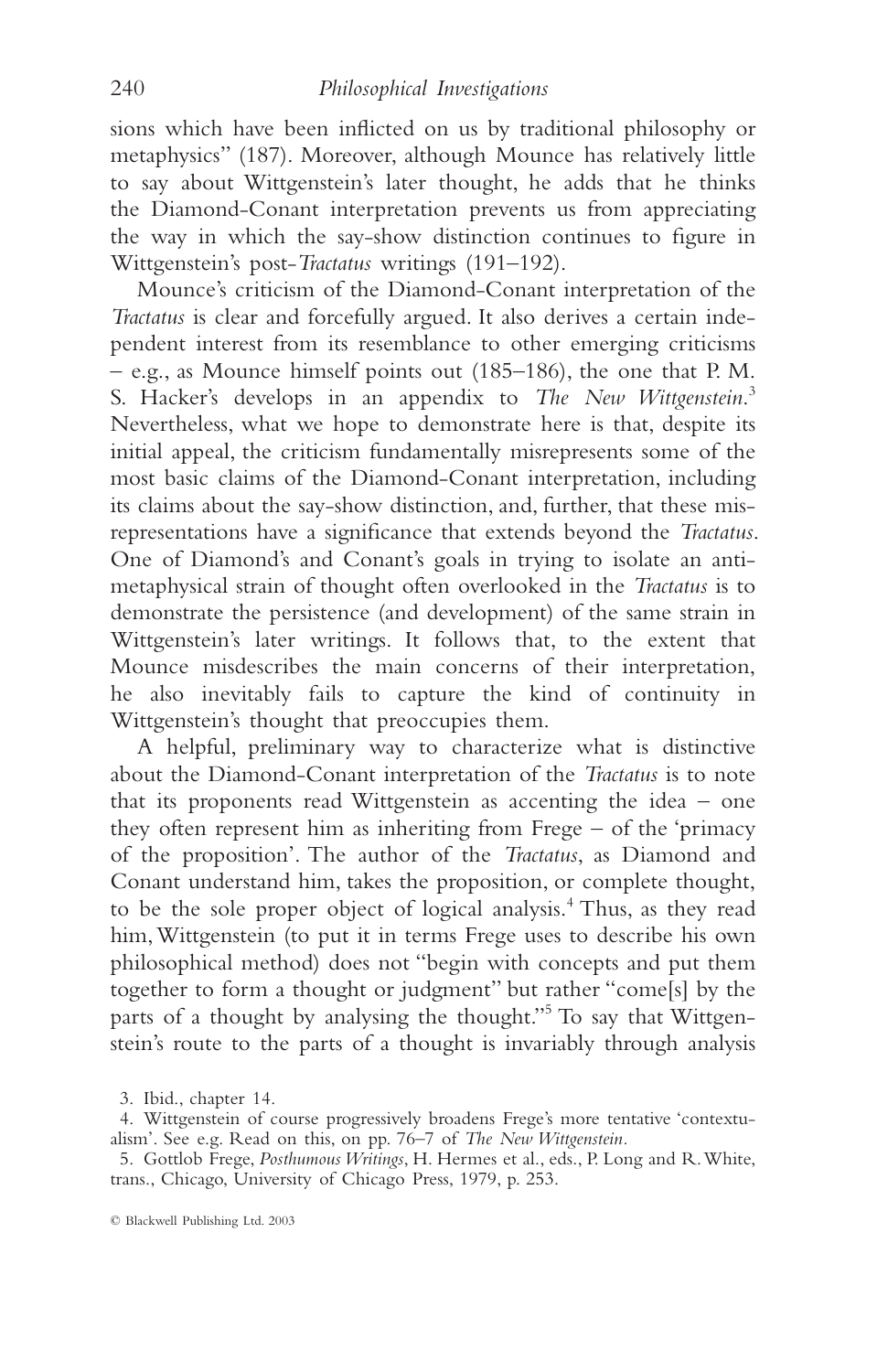of the whole is to imply that he thinks that our ability to identify the logical roles played by the signs that compose a sentence depends on our understanding of the thought the sentence expresses and, further, that there can therefore be no such thing as identifying the logical roles played by the parts of a nonsensical sentence.This means that Wittgenstein, as proponents of the Diamond-Conant interpretation read him, repudiates the idea that some bits of nonsense are logically distinct from mere gibberish<sup>6</sup> in the sense of being produced by clashes between logically incompatible categories, or 'violations of logical syntax'.

Now, Diamond and Conant et al. frequently describe this idea – viz., the idea that some sentences are nonsense on account of the particular illegitimate kind of thing their supposedly logically incompatible parts attempt (but fail) to say – as the hallmark of a *substantial* conception of nonsense. And one of their chief contentions is that in the *Tractatus* Wittgenstein endorses a very different (and, in their terminology) *austere* conception of nonsense on which – however *psychologically* plausible we may find the thought that we are sometimes confronted with category clashes that differ from mere gibberish – all bits of nonsense are nevertheless *logically* indistinguishable.7 Indeed, these commentators on the *Tractatus* maintain that if we are to read Wittgenstein's book with understanding we need to see that this austere conception underwrites even his famous closing claim (i.e., *Tractatus* 6.54) that sentences of his book are nonsense.

This brings us to our main objection to Mounce's account of the Diamond-Conant interpretation. It fails to register the importance proponents of the 'New Wittgenstein' interpretation place on this distinction between austere and substantial conceptions of nonsense. Mounce simply situates his discussion of different interpretations of the *Tractatus* within a space of possibilities determined by (what Diamond and Conant et al. call) the substantial conception. He assumes that Wittgenstein thinks that metaphysical sentences are nonsense on account of the kind of substantial thing they attempt –

<sup>6.</sup> Such as, e.g., 'ab sur ah' or 'higgly piggly wiggly'.

<sup>7.</sup> For references to treatments of the distinction between 'austere' and 'substantial' conceptions of nonsense within *The New Wittgenstein* (op. cit., note 1), see esp. Diamond,"Ethics, Imagination and the *Tractatus*," pp. 153 and 165 and Conant,"Eluciation and Nonsense in Frege and Early Wittgenstein," pp. 176–179, 185, 188–189, 191 and 195–196. See also below.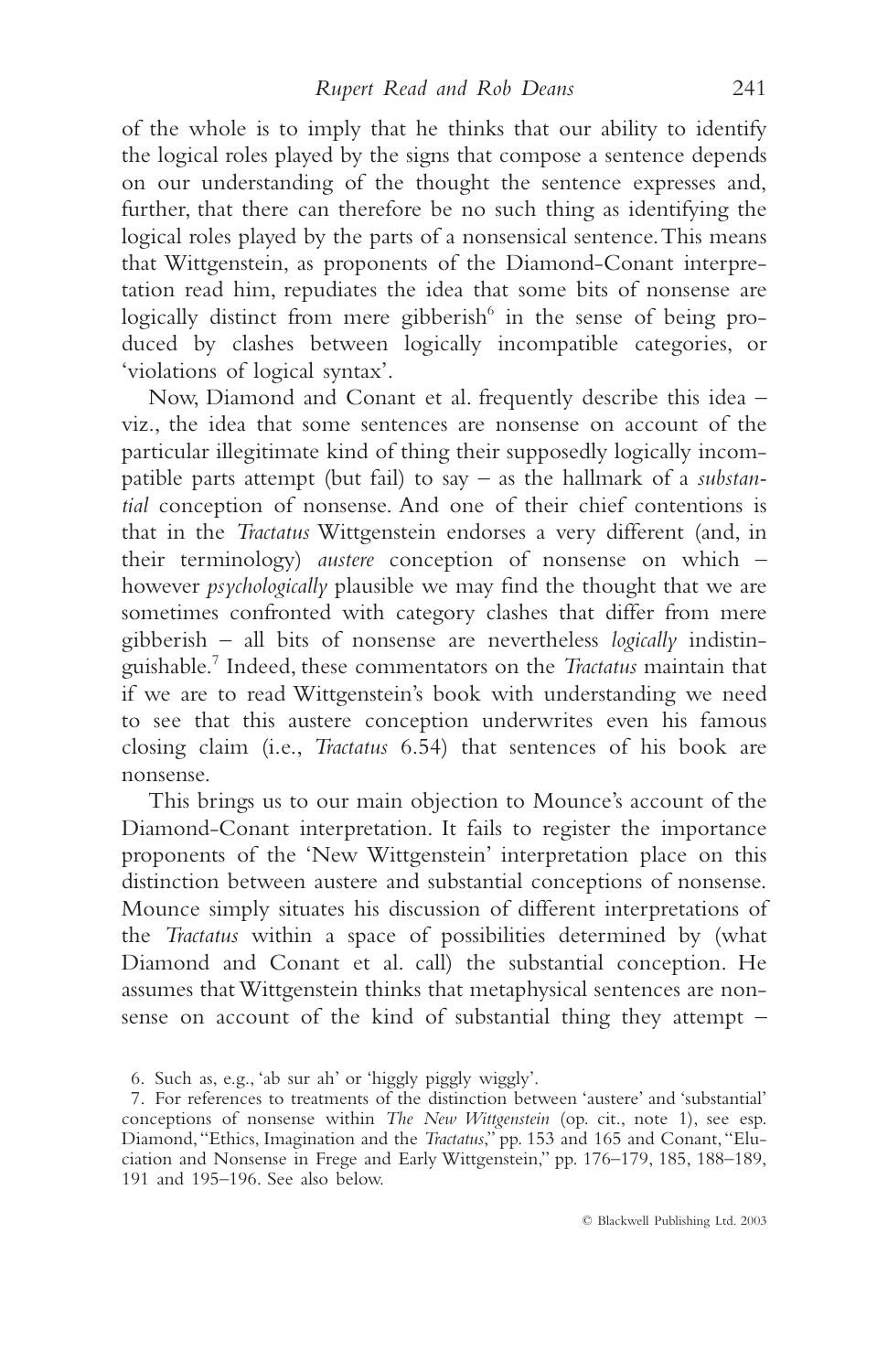unsuccessfully – to say. And, on the basis of this assumption, he declares that a central exegetical issue confronting commentators on the *Tractatus* concerns whether or not these (substantially) nonsensical, metaphysical sentences are capable of 'showing' us things about the nature of thought and language that cannot properly be put into words. He thus arrives at the view that the only alternative to the kind of 'ineffability' interpretation he himself favours – on which Wittgenstein is taken to hold that metaphysical sentences illuminate ineffable truths – is a 'positivistic' interpretation on which such sentences are excluded from playing any illuminating role. And, since he recognizes that Diamond and Conant et al. are hostile to ineffability readings, he concludes that they must be fans of positivistic ones. But this conclusion is plainly false. The trouble is that, in drawing it, Mounce in effect suggests that Diamond and Conant selfconsciously attribute to Wittgenstein the very  $-$  substantial  $-$  conception of nonsense that they in fact take him to reject.<sup>8</sup> Diamond and Conant read Wittgenstein as distancing himself from the substantial conception of nonsense, so they reject both Mounce's assumption that Wittgenstein conceives metaphysical sentences as substantially nonsensical and his assumption that Wittgenstein is concerned with delivering an answer to a question about whether metaphysical sentences, thus conceived, 'show' us things about the logical structure of language.

Proponents of the Diamond-Conant interpretation are concerned to record the fact that, within the *Tractatus*, the notion of showing [*zeigen*] is *never* used in reference to nonsense [*Unsinn*] but only in reference to legitimate, well-formed propositions.<sup>9</sup> Here we might recall two central Tractarian remarks on showing:

Propositions cannot represent logical form: it is mirrored in them. What mirrors itself in language, language cannot represent. What expresses *itself* in language, *we* cannot express by language. Propositions *show* the logical form of reality. They display it (4.121). What *can* be shown *cannot* be said (4.1212).<sup>10</sup>

8. Moreover, Conant himself argues exactly this case in some detail in his paper in *The New Wittgenstein*. It is surprising that Mounce missed this.

9. On this point, see esp. Conant, "Elucidation and Nonsense . . ." in *The New Wittgenstein* (op. cit., note 1), pp. 178–179 and notes 11 and 20.

10. Here we draw on, and revise, both the Ogden and Pears & McGuinness translations of the *Tractatus*.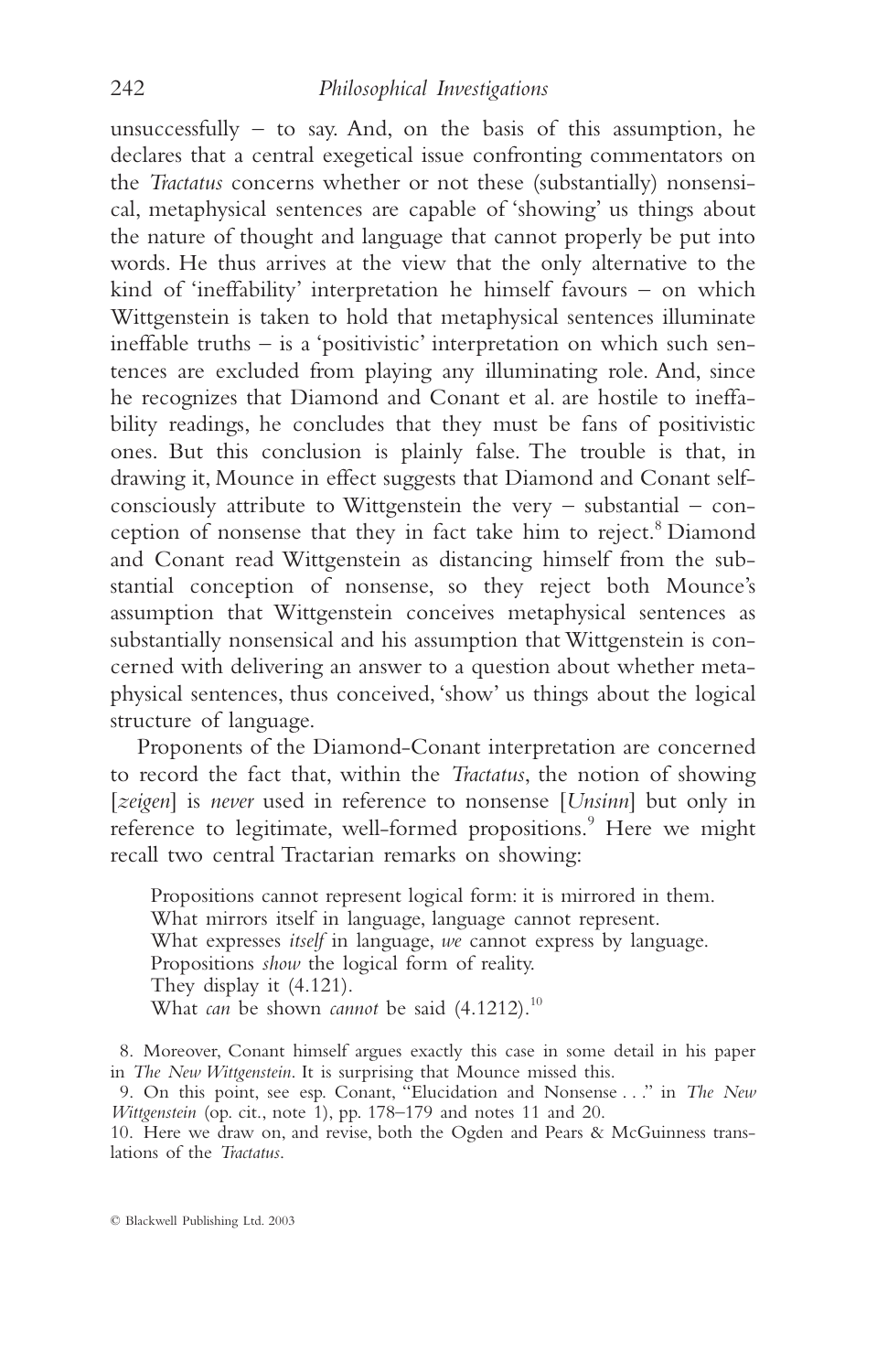When proponents of the Diamond-Conant interpretation discuss the *Tractatus* say-show distinction, it is *this* distinction they have in mind.<sup>11</sup> Further, although they suggest that Wittgenstein ultimately wants to get us to relinquish the idea of 'what can be shown but not said' as plainly nonsensical, they also believe that he takes the process through which we become dissatisfied with it, if we do in fact become dissatisfied, to be one that is simultaneously morally and intellectually demanding.There is in this respect an immense philosophical gulf between Wittgenstein's thought, as Diamond and Conant et al. understand it, and positivistic modes of thought.<sup>12</sup>

We might sketch Diamond-and-Conant's basic account of the Tractarian attitude towards saying and showing as follows. These philosophers read early sections of the *Tractatus* as acknowledging that, at moments at which we are struck by the mere fact of our ability to think and talk about the world, we may think that metaphysics can explain this ability, and we may accordingly try to formulate metaphysical sentences that express what (we imagine) our propositions *show* about the 'logical form of reality'. Further, they read the *Tractatus* as a whole as trying to teach us that when we take ourselves to be offering such metaphysical explanations we are confused about what we are doing.We are using signs to which we ourselves have assigned no meaning (*Tractatus*, 6.53) and putting ourselves in a position in which – as a patient interlocutor might get us to recognize – *no* intelligible use of the relevant signs captures what we confusedly imagine we want to say. *This*, according to Diamond and Conant et al., is the route which the *Tractatus* takes to dismantling its own say-show distinction. Its aim is to bring us to the 'austere' recognition that our allegedly metaphysical utterances are empty and that *we ourselves* have no use for the idea, once dear to us, of 'something that can be shown and not said'. The Tractarian distinction between saying and showing thus turns out to figure as an important preliminary stage on what might be described as the reader's journey of self-discovery.13

11. As Conant makes abundantly clear, e.g. in n. 19 of his "Elucidation and nonsense" paper.

<sup>12.</sup> These intellectual demands lead to one's knowing one's way about; that is, ulitmately, to a kind of 'self-knowledge'. Not to items of (ineffable) knowledge.

<sup>13.</sup> We have just given a brief sketch of what Diamond and Conant et al. see as a central anti-metaphysical strand of thought in the *Tractatus*. It may worth emphasizing that our willingness to agree with them that this strand of thought is in the *Trac-*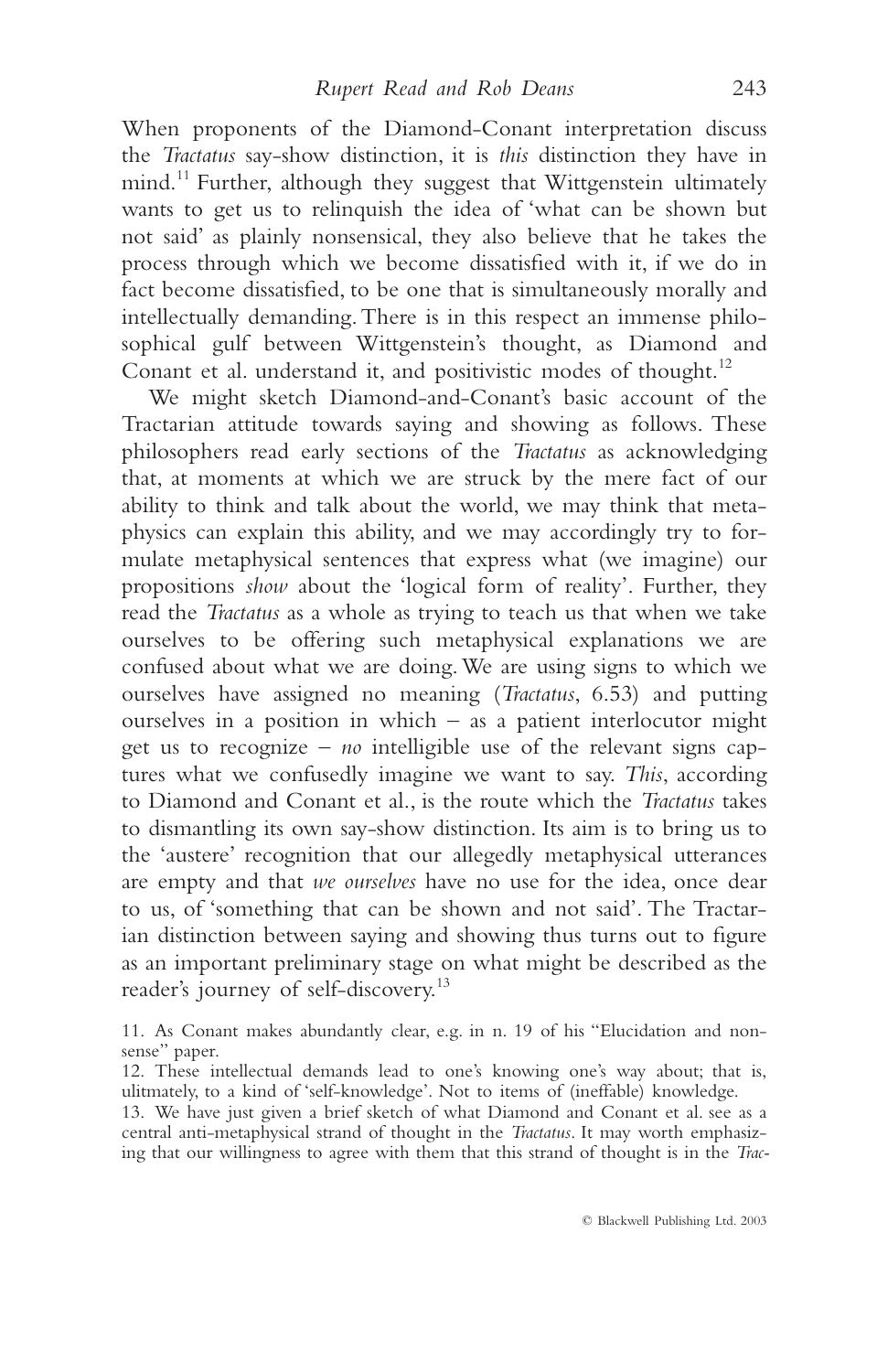The break here with positivism is decisive. The classical positivist holds that we are prevented by the very structure of language from entering into metaphysical explanations. She is committed to the view that there is *something* at least barely coherent which the nature of language forever cuts us off from doing.14 In contrast, the austere thinker that Diamond and Conant believe the *Tractatus* envisions as its ideal reader rejects the very idea of limits of language that prohibit us from saying certain substantial kinds of things.<sup>15</sup> This thinker holds that, to the extent that it is meaningful to talk about limits of thought or language at all, such limits must be drawn, as Wittgenstein puts it in the Preface to the *Tractatus*, *in* language – i.e., in our humble and ordinary efforts to make sense of particular combinations of signs. And, indeed, it is in virtue of the fact that the *Tractatus*, as Diamond and Conant et al. read it, thus aims to transform its reader's conception of what limits of language are like – and, more specifically, to show its reader that there are no such things as limits that can somehow relieve us of the need to clarify our own thinking – that they think it is properly understood as a contribution to ethics.<sup>16</sup>

Let us turn now briefly to Mounce's suggestion that the Diamond-Conant interpretation fosters misunderstanding of the sense in which a say-show distinction is projected into Wittgenstein's

*tatus* does not necessarily commit us (still less them!) – as Mounce seems to think – to claiming "that the *Tractatus* is [not] even covertly metaphysical" (186) (See Parts 2 and 3 below, for our discussion of the different respects in which 'New Wittgensteinians' can take the *Tractatus* to be metaphysical). It is not inconsistent to endorse basic tenets of the Diamond-Conant interpretation while also holding, as arguably they themselves do, that (e.g.) the *Tractatus* view of the kind of regularity constitutive of "logical space" encodes a metaphysical perspective that, in his later treatment of rule-following, Wittgenstein attempts to dismantle. Relevant issues come up in most of the essays on the *Tractatus* in *The New Wittgenstein* (op. cit., note 1). See esp. Diamond, "Does Bismarck Have a Beetle in his Box?"

<sup>14.</sup> In more general terms, this is the false lure of 'Anti-Realism'. See Read's "Is "What is time?" a good question to ask?", *Philosophy* 77 (2002), pp. 193–209, his "Time to stop trying to provide an account of time", forthcoming in *Philosophy* 78 (2003); and his "What does "signify" signify?", *Philosophical Psychology* 14:4 (2001), pp. 499–514.

<sup>15.</sup> For helpful discussion of how the author of the *Tractatus* conceives of limits of language, see esp. Diamond,"Ethics, Imagination," *The New Wittgenstein*, op. cit., note 1, pp. 150ff. See also Read's "What does "signify" signify?" (*op.cit*.).

<sup>16.</sup> In this respect, the Diamond-Conant interpretation provides a compelling account of Wittgenstein's famous claim that his early book has an ethical point. In this connection, see also recent work on the *Tractatus* by Michael Kremer and Eli Friedlander.

<sup>©</sup> Blackwell Publishing Ltd. 2003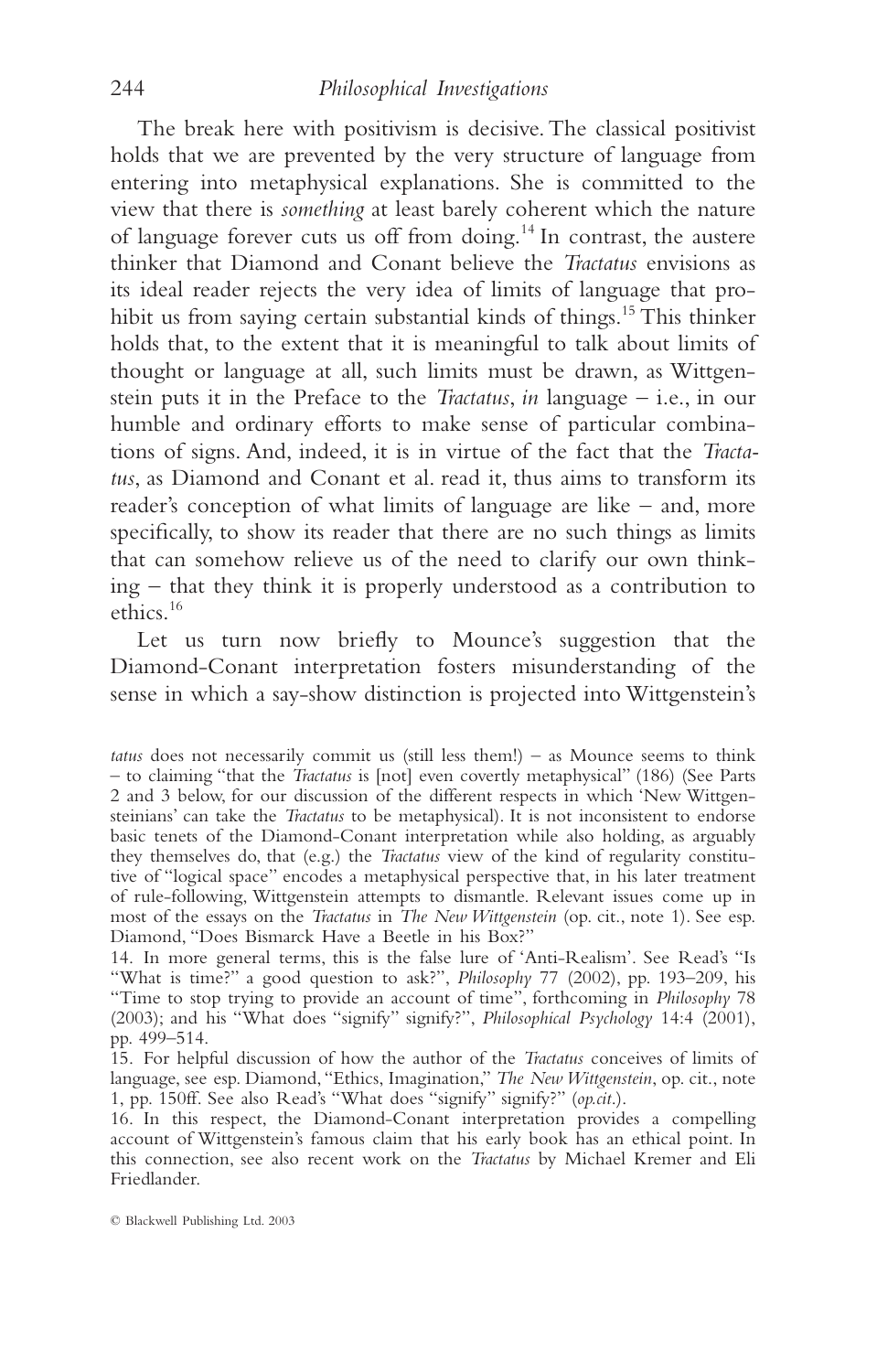later writings. Consider, to begin with, Mounce's own view of how the distinction gets carried over. Towards the end of his Critical Notice, Mounce points out that the later Wittgenstein is receptive to the idea of many different kinds of uses of language and that he treats sentences that describe ways in which we use linguistic signs as expressing legitimate – *grammatical* – propositions (191). Mounce claims that such grammatical propositions have the role in Wittgenstein's later writings – it is same the role that Mounce thinks the *Tractatus* assigns to certain nonsensical metaphysical sentences – of 'showing' the logical structure of language. He writes that:

grammatical propositions are entirely parasitic on what shows itself in language; their function, indeed, is to draw our attention to what shows itself there. In effect we have the same distinction between saying and showing (192).

Here Mounce is operating with a quite standard picture of the development of Wittgenstein's thought. He is taking it for granted that Wittgenstein moves from claiming, early on, that metaphysical sentences determine a limit separating the kinds of things that can be said from the (substantial) kinds of things that cannot to later rejecting this view and claiming that *grammar* determines a limit separating the kinds of things that can be said from the (substantial) kinds of things that cannot. Mounce starts from this standard picture and then suggests that the question of whether or not the later Wittgenstein retains (what Mounce understands as) his early say-show distinction depends on *how* he takes grammar to play the relevant determinative role. According to Mounce, there are two alternatives. Either we read Wittgenstein – as Mounce recommends – as claiming that grammatical propositions reveal, or 'show', deep necessary truths about the nature of language, or we read him as claiming that grammatical propositions describe mere contingencies about our discursive practices. Since Mounce recognizes that philosophers sympathetic to the Diamond-Conant interpretation of the *Tractatus* are hostile to the former 'showing' approach to Wittgenstein's later writings, he assumes that they understand Wittgenstein's interest in grammar as an interest in mere contingencies and that they therefore conceive Wittgenstein as a thorough-going conventionalist  $-$  as a thinker who holds "that language is explicable in terms of convention" (192).

This assumption is problematic because, as we saw above, Mounce understands grammar an arbiter of *substantial* nonsense. Mounce's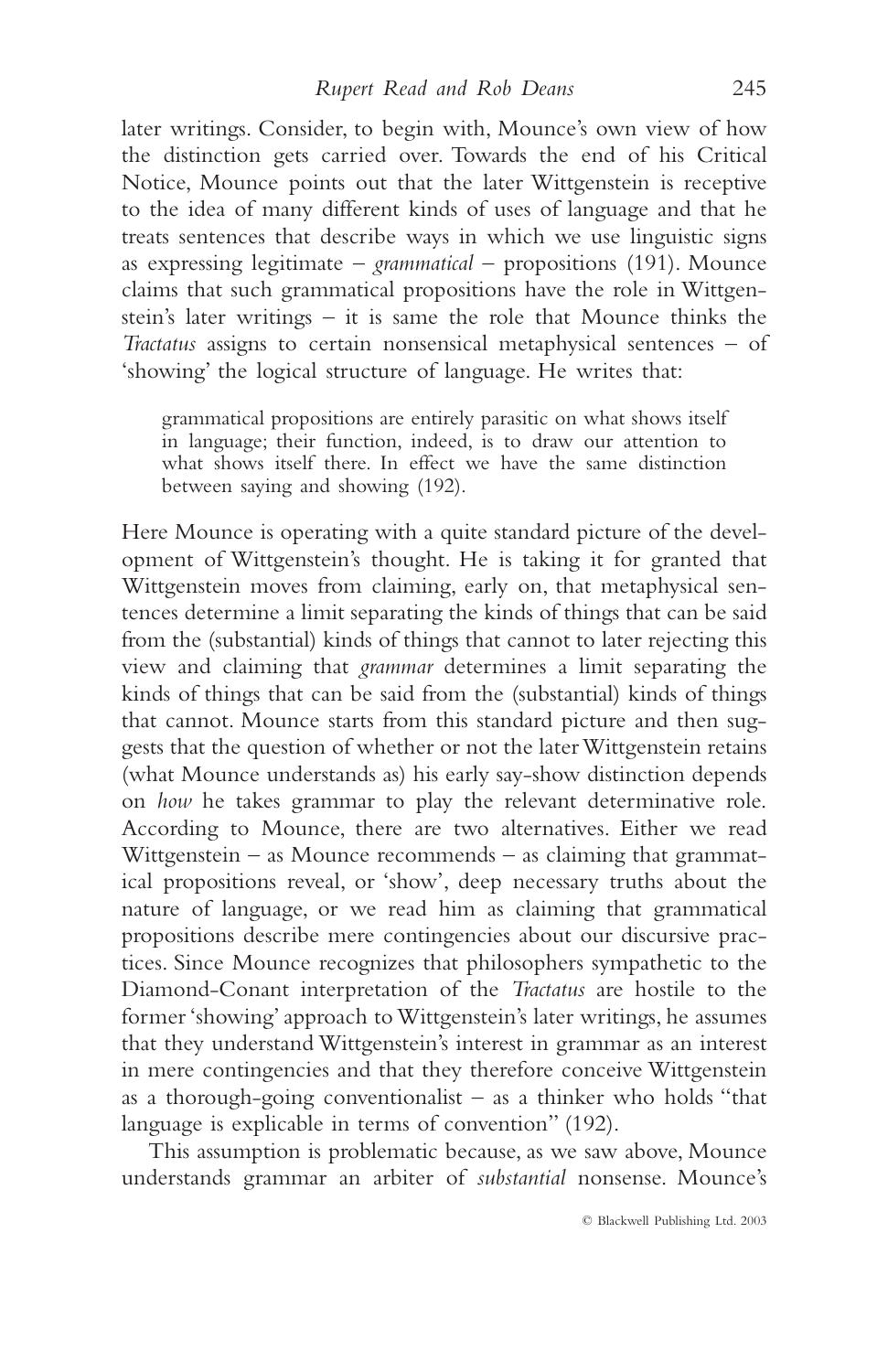discussion of Wittgenstein's later work, like his discussion of the *Tractatus*, takes place in a space of alternatives determined by the substantial conception of nonsense. So Mounce is, once again, in the position of suggesting that Diamond and Conant are happy to ascribe to Wittgenstein the very conception of nonsense they think he rejects throughout his work.<sup>17</sup>

By contrast, their thought is in fact that, when, in his later writings, Wittgenstein urges us to *look* at ways in which we use words that interest us in philosophy, he is reminding us that there is no method of drawing limits to language that somehow trumps, or supersedes, our everyday efforts to make sense of utterances and inscriptions. They thus read Wittgenstein's later writings as having the same basic ethical orientation that they take to be characteristic of the *Tractatus*. Wittgenstein's aim *in both cases* is to remind us that we cannot avoid responsibility for the accounts we give of where the limits of thought and language, the limits of our ability to make sense of ourselves and each other, are properly drawn.

## Part 2: Advancing the Resolute Agenda: 'Weak' and 'Strong' Resolutisms on Effability

A useful way of putting part what emerges from the argument of Part 1, above, is that, ironically, it is the authors featured in the New Wittgenstein who in the end perhaps have the most plausible claim to be true *defenders* of the idea of saying and showing as something

<sup>17.</sup> It is perhaps worth stressing that our point here is not that there are no commentators who read the later Wittgenstein as a conventionalist of the sort Mounce has in mind. The later Wittgenstein is *standardly* read as the relevant sort of conventionalist. Moreover, although we cannot discuss this issue here, we are inclined to think that Mounce is right to suspect that P.M.S. Hacker is properly understood as developing a version of such a standard reading (191–192).The point we are making is, not that conventionalist readings are out of favour, but rather that Mounce's assumption that the Diamond-Conant interpretation of the *Tractatus* has a tendency to push us towards such readings of Wittgenstein's later work is based on a fundamental misunderstanding.

One should bear in mind in this connection that Wittgenstein thought **that Carnap (who was, not incidentally, generally a conventionalist) had utterly missed his "fundamental" thinking, in missing the point of the closing paragraphs of the** *Tractatus* (see e.g. n.3 of Conant's "Elucidation and nonsense in Frege and early Wittgenstein", in *The New Wittgenstein).* One can hardly help thinking here of *Tractatus* 4.0312, too.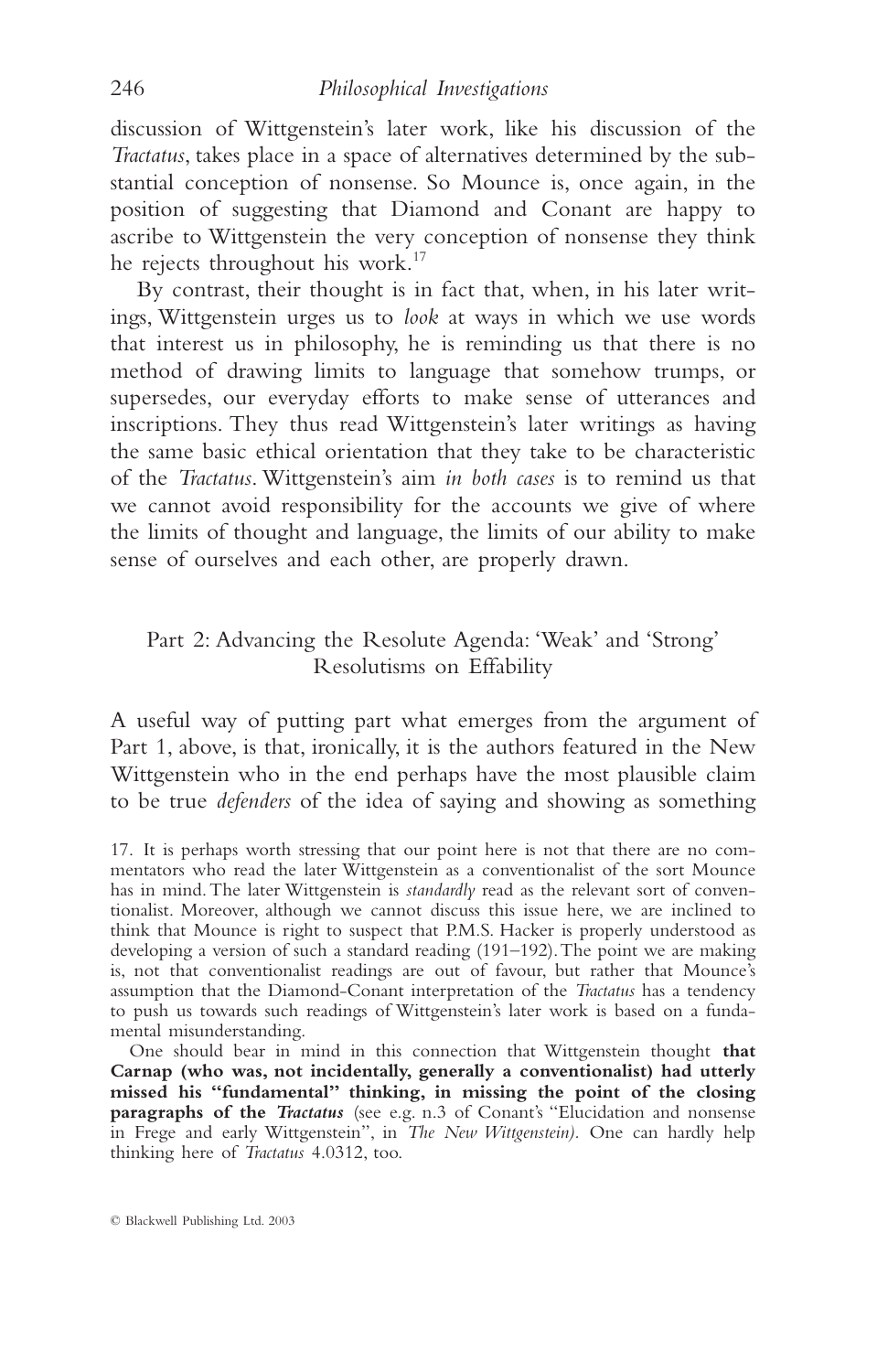important in Wittgenstein. Because only 'we' both make sense of what Wittgenstein *actually says* about saying and showing (i.e., about senseless *satze* showing that they say nothing, and nonsenses not saying or showing anything), *and yet* allow that there can be some process of attaining what we might risk calling insight (the kind of insight involved in understanding oneself) as a result of reading Wittgenstein's early work. We 'New Wittgensteinians' tend to stress the issue of sense and nonsense so much because it has been neglected – but we also have something important to say about showing *and* about (what others misleadingly call) 'showing' (i.e., about the attainment of some knowing of one's way about, through the learning about oneself that happens when one engages in the therapeutic activity that Wittgenstein urges, in the *Tractatus* and the *Investigations* alike).This cannot be said of Mounce, or of Hacker, or even of Lynette Reid.

But the 'New Wittgensteinians' do not speak with the narrowness of one voice on these matters. The revisionary reading of the *Tractatus* (in the context of the entirety of Wittgenstein's corpus) associated most especially with the pioneering work of Cora Diamond and its subsequent development by James Conant is a fairly loose programme for action, which so far has only been partially and variously carried out by those who find in the writings of Diamond and Conant both insight and inspiration for carrying this work forward. The writings of Diamond and Conant themselves are selfconsciously a prolegomena for future work. This ought to sound a note of caution to those critics who want to speak of 'resolutism',<sup>18</sup> or '*the* resolute reading', as expressing some completed or even fully defined project.

As we urged in Part 1, above, one thing that 'resolutism' is not, despite its sometime concentration on the *Tractatus*, is a belief that the best of Wittgenstein's philosophy is to be found in the early work. Rather, what actually motivates most 'resolutists' is Wittgenstein's later work, for it is this that is thought by 'resolutists' to be more philosophically interesting and more relevant to contemporary philosophical discussions. The significance of the *Tractatus* is that it refocuses attention on just what were the continuities and disconti-

<sup>18.</sup> We mention this label, for brevity's sake, with doubtful feelings: it MUST NOT be read as committing us (or Wittgenstein) to 'a philosophical position' or any such like.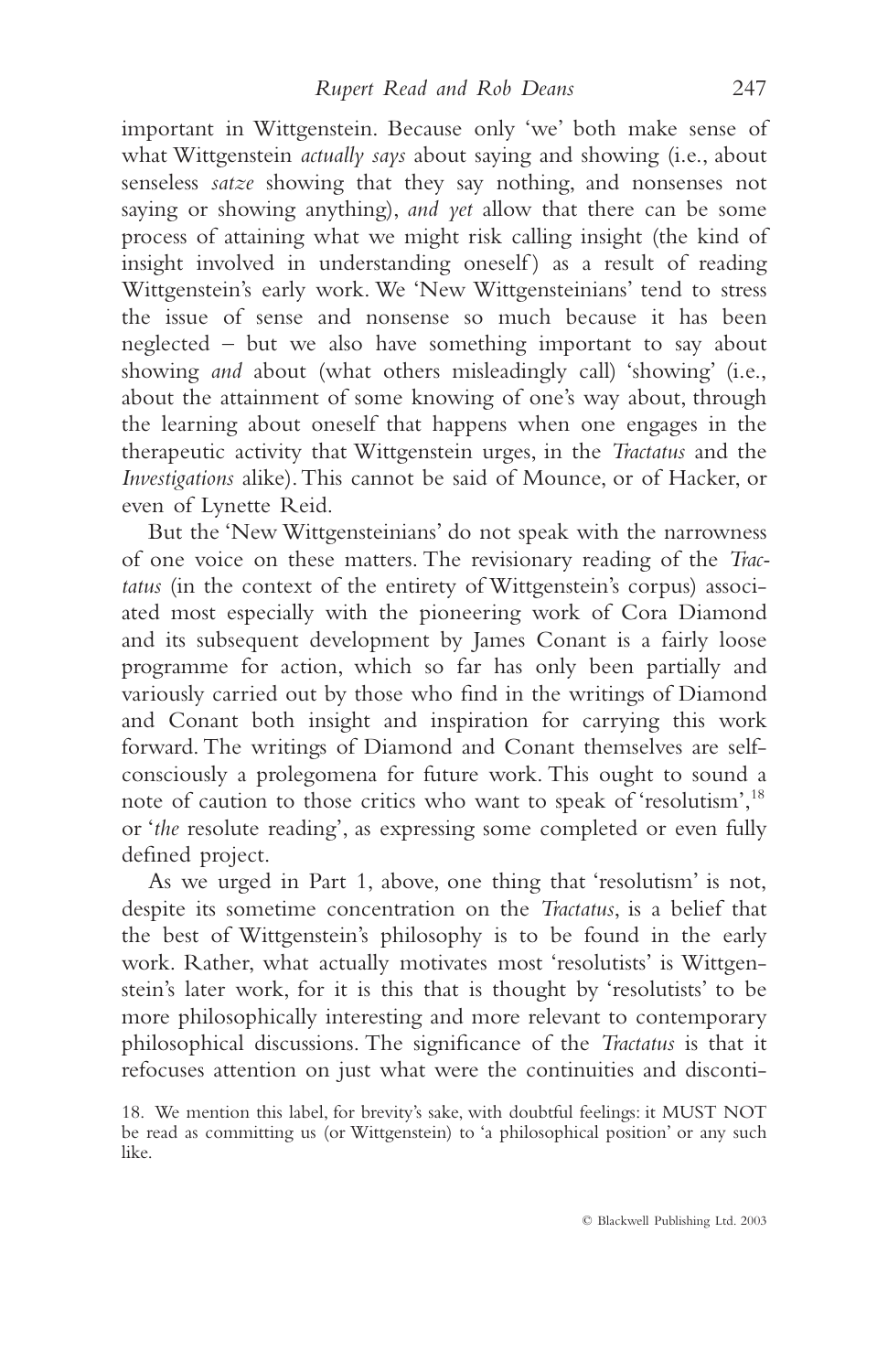nuities between the early and later works and, in so doing, not only calls into question the established readings of this work, but more importantly the established readings of the later work too.

As 'resolutism' is not a single viewpoint it is useful to distinguish between at least two directions that the reading-project seems to be currently heading in.These could be called the *strong version* and the *weak version.* No evaluative judgment is intended in using these two designations; they merely express an important difference in emphasis as to how the resolute reading appears to be developing.

As a reading of the *Tractatus*, 'resolutism' can (as explained above) be thought of as embracing the following two core commitments: an austere conception of nonsense; and the rejection of 'positivism' (or, more broadly, 'Carnapianism') and 'ineffabilism'.

'Resolutism' maintains that nonsense is only ever to be 'understood' via an austere as opposed to a substantial conception of nonsense. As discussed in Part 1, this commitment to an austere conception of nonsense follows from the contextualism that resolutism believes to be at the heart of Wittgenstein's discussion of the distinction between signs and symbols in the *Tractatus*, and the segmentation of significant propositions into their meaning-bearing constituents.

The *Tractatus* makes a distinction between propositional signs (*Satzzeichen*) that are sensical (*sinnvoll*), those that are senseless (*sinnlos*) and those that are nonsense (*unsinnig*). Into the first category fall the propositions of science; these say how things stand in the world and, if true, show how things stand. Into the second category fall 'the propositions of logic'; these say nothing about how things stand in the world and show that they say nothing. Into the third category fall all other 'propositions' (*sic.*); these say and show nothing at all. It is only the propositions of natural science that are sensical and can properly be called significant propositions (*Satz*), although the term is ambiguously applied throughout the *Tractatus* (deliberately so, according to 'resolutism') to the so-called propositions of logic *and* to all other 'propositions'. Into which category any given propositional sign falls is determined by comparing it with other propositional signs of a similar form that express significant propositions. To this end a concept script (*Begriffsschrift*) or notation can be used to make perspicuous the similarities and dissimilarities in logical form that characterise propositions.

This discussion clearly assumes familiarity with the logical systems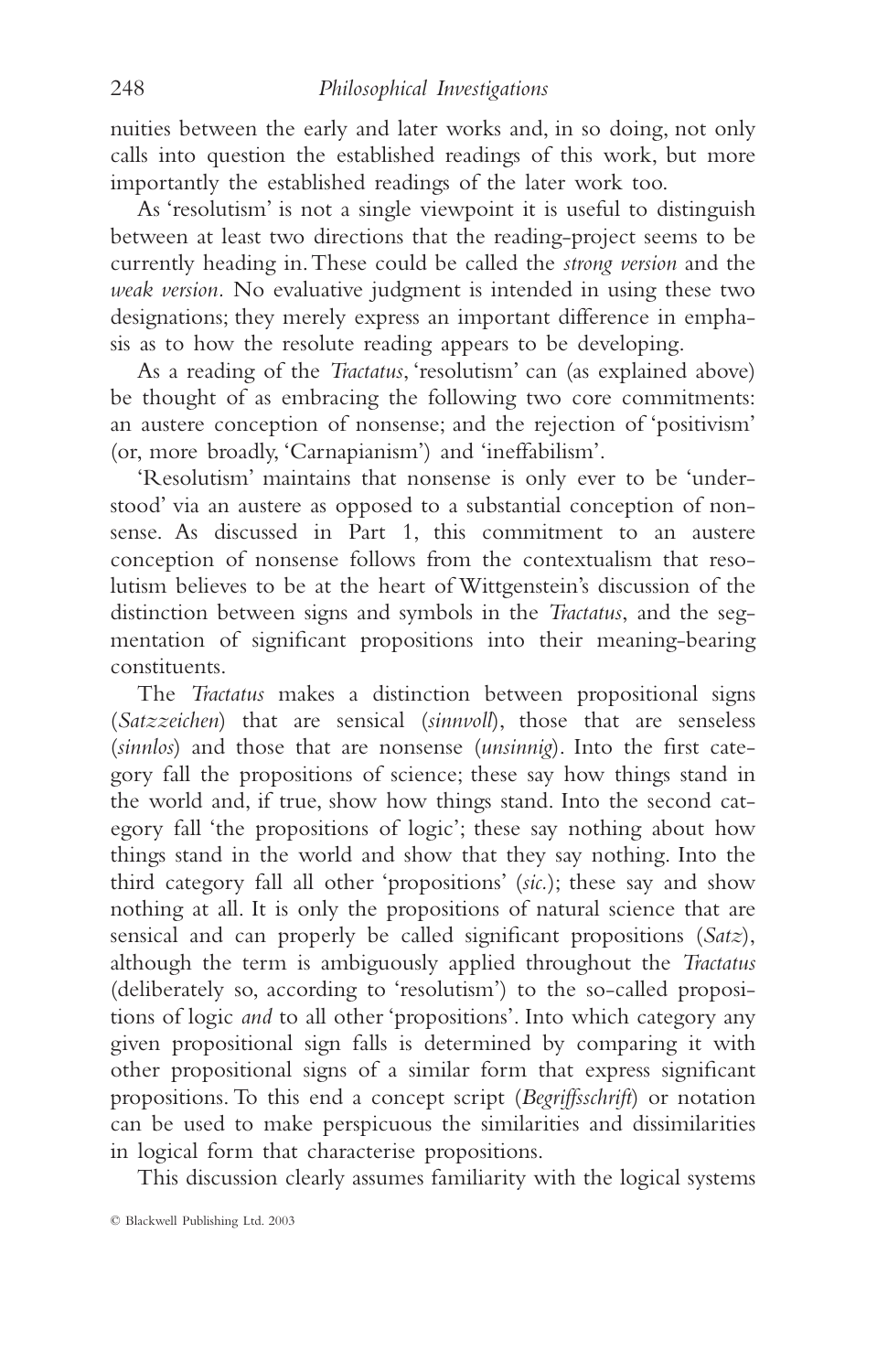of both Frege and Russell; the *Tractatus* also seems to be taking for granted the utility and genuineness of the results of philosophical logic. It seems a straightforward question, therefore, to ask to just what extent does Wittgenstein share Frege's and Russell's conception of philosophical logic and equally as straightforward to try and answer this question by examining what Wittgenstein actually has to say in the *Tractatus* concerning the logical systems they devised. The more established readings of the Tractatus proceed precisely on these lines and find in the *Tractatus* points of agreement and disagreement with Frege and Russell and consequently the expression by Wittgenstein of a number of theoretical commitments. This is a puzzle; for the Preface explicitly states that the *Tractatus* is not a textbook (*Lehrbuch*), yet on the other hand there is apparently a technical discussion of the essence of the proposition. Just what is going on?

'Resolutism' sees the *Tractatus* as operating at several different 'levels'. At one level Wittgenstein can be seen as engaging with the logical systems of Frege and Russell in order to highlight errors in their analysis. At another level Wittgenstein can be seen as providing at least a corrective and possibly an alternative to their logical systems. If these are all that Wittgenstein is thought to be doing in the *Tractatus*, then it does have the appearance of a textbook, or at least of something which could be harmlessly paraphrased into a textbook-form. However,'resolutism' thinks that if the book is taken this way, then the most important levels of all are missed. It is not logical analysis that Wittgenstein objects to in the *Tractatus*, but the misconception Frege and Russell have of what philosophical logic is and can accomplish: namely that logical analysis is a maximally general science of the laws of truth; that it provides a universally applicable framework within which a determinate set of categorial distinctions can fix the interpretation of the signs in which all thought must be expressed; and so can provide a basis for answering philosophical questions. Wittgenstein uses his own set of categorial distinctions and proposals for a concept-script to show how misleading not only the categorial distinctions of Frege and Russell are, but how misleading any categorial distinctions (including his) can be. The point here is not that we cannot or should not make categorial distinctions, but that we can become seduced by the metaphysics of logical analysis. A key difference between the *weak* and *strong* versions of resolutism is that the *weak* version thinks that Wittgenstein attempted to demonstrate in the *Tractatus* just what a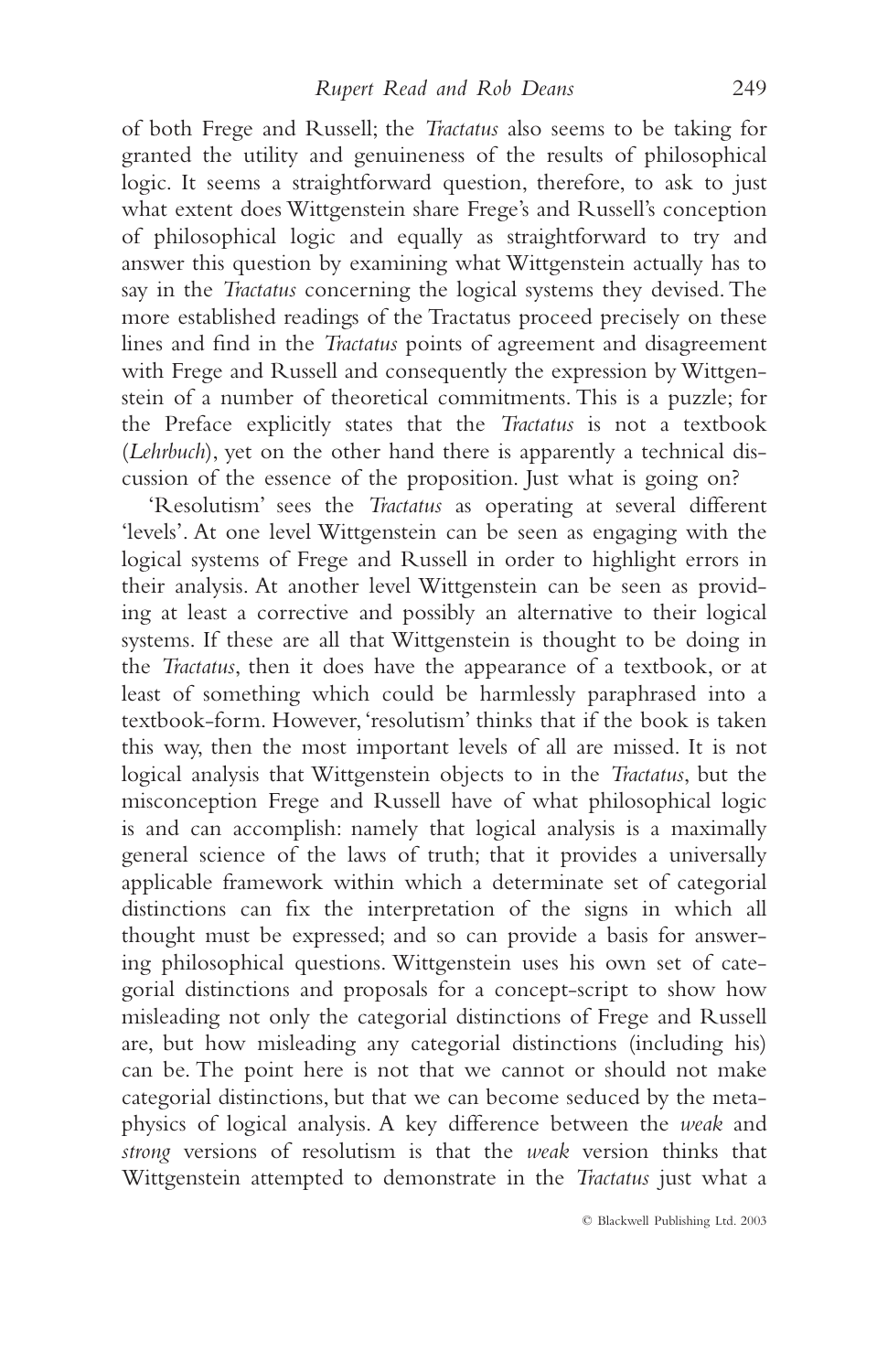deflationary and therapeutic conception of logical analysis amounts to.The *strong* version, however, thinks that Wittgenstein is concerned there to demonstrate not just that a propositional sign can fail to find a definite use in thinking and therefore be nonsense, but also that there is thinking which cannot be completely reduced to and be fully expressed by propositional signs that answer to the general and universal categorial distinctions of the logical systems devised by Frege and Russell, and even those he develops in the *Tractatus*.The *strong* version maintains, therefore, that the *Tractatus* is a deliberately 'self-refuting' attempt to establish that no logical system is powerful enough to fully express in a general way the meaningfulness or the meaninglessness of any possible configuration of signs, and that the attempt to do so, including the attempt of the *Tractatus*, will inevitably result in nonsense.

The levels at which the text operates makes it possible to have a technical and detailed discussion of aspects of philosophical logic that are thought to offer genuine results, whilst also objecting to a particular conception what philosophic logic is and should achieve. Further, in so far as philosophical logic does provide insight, it is not its correctness that Wittgenstein affirms, but its utility. Given this, the challenge for 'resolutism' is to explicate how the propositions of the *Tractatus* can elucidate something whilst being nonsensical.

In the *Tractatus*, Wittgenstein is particularly concerned with propositional signs that appear to have a form similar to other significant propositions and that, very importantly, one takes to be expressing philosophical thoughts, but which on examination are found to be nonsense. These can be referred to as 'philosophical propositions', but it needs to be kept in mind, for the reasons given above, that applying the term 'proposition' is misleading.

One of the principal characteristics of 'resolutism', as a reading of the *Tractatus*, is the emphasis it therefore places upon Wittgenstein's remarks in 6.54, as has been made clear in detail by Conant.<sup>19</sup> When Wittgenstein refers – in his crucial discussions with Ogden on how the *Tractatus* should be translated – to the object of philosophy as "the logical clarification of thoughts" and its result that "the propositions have become clear", he is concerned with just how it is that we come to know whether a propositional sign has sense, is senseless or is nonsense. Philosophy, as Wittgenstein conceives it, is an

19. Especially, again, in his "Elucidation and nonsense in Frege and early Wittgenstein".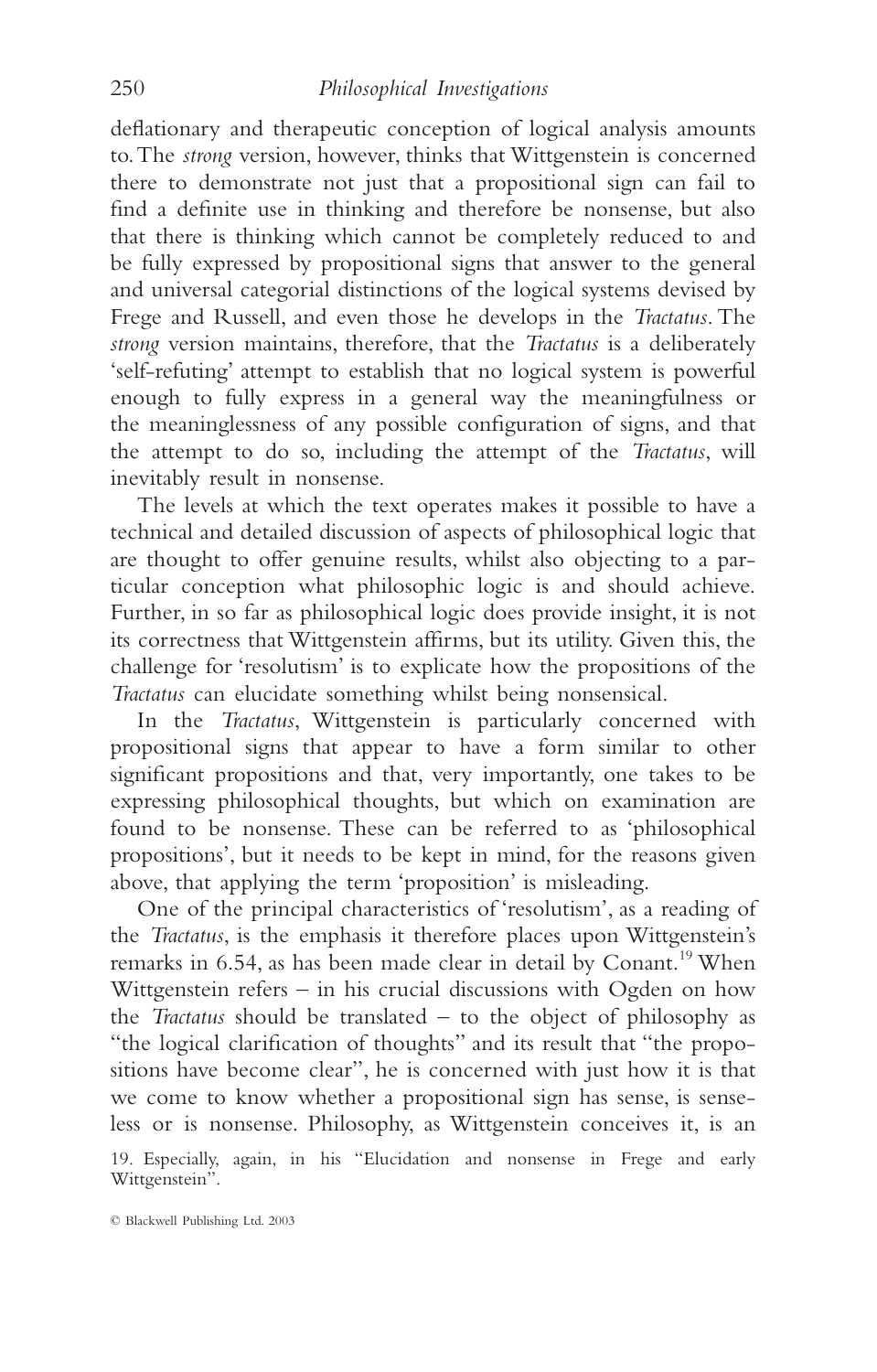activity which can assist us in coming to recognise whether a propositional sign that appears to have sense, that we are inclined to think means something, is or is not a significant proposition. Further, it achieves this result not by asserting 'philosophical propositions', but rather by giving elucidations. What can be concluded from this is that as a philosophical work the *Tractatus* consists essentially of elucidations; these elucidations concern "philosophic matters"; they are nonsense; and nonsense is to be understood according to an austere as opposed to a substantial conception. The *weak* version of resolutism sees this as consistent with a continuing role for logical analysis, but only as deflationary and therapeutic. The *strong* version of 'resolutism' accepts this continuing therapeutic role for logical analysis, but thinks that Wittgenstein is much more concerned in the *Tractatus* to demonstrate that thinking cannot be completely reduced to and be fully expressed by any logical system and that the attempt to do this results in nonsense.

'Resolutism' therefore lays great stress upon what it perceives to be a series of methodological remarks scattered throughout the *Tractatus* (and also upon Wittgenstein's comments to Ogden on its translation). 'Resolutism' regards these methodological remarks as constituting a 'Frame' to the *Tractatus*. One difference between the *weak* and *strong* versions of resolutism is the extent to which these methodological remarks are privileged. In the *weak* version, the 'Frame' can be held onto whilst the rest of the *Tractatus* is thrown away. In the *strong* version, the 'Frame' too is seen as yet another expression of the impulse towards metaphysics, and is to be surmounted as well.

'Resolutism' therefore makes a provisional distinction between the meaning of the 'propositions' of the *Tractatus* concerning "philosophic matters" (which are nonsensical), and a very special kind of use that they can have. It holds that to make the kind of use of these propositions that Wittgenstein intends, and thereby to understand him and not the 'propositions', crucially depends upon the reader coming to recognise that these 'propositions' are indeed nonsensical. It is through this recognition that the reader is then able to surmount them and 'come to see the world rightly'. 'Resolutism', as a reading, is the attempt to work through the text of the *Tractatus* acknowledging and accepting this challenge, for what it is to see the world rightly can only be explicated in so far as the reader is able to recognise the propositions of the *Tractatus* concerning "philosophic matters" as nonsensical.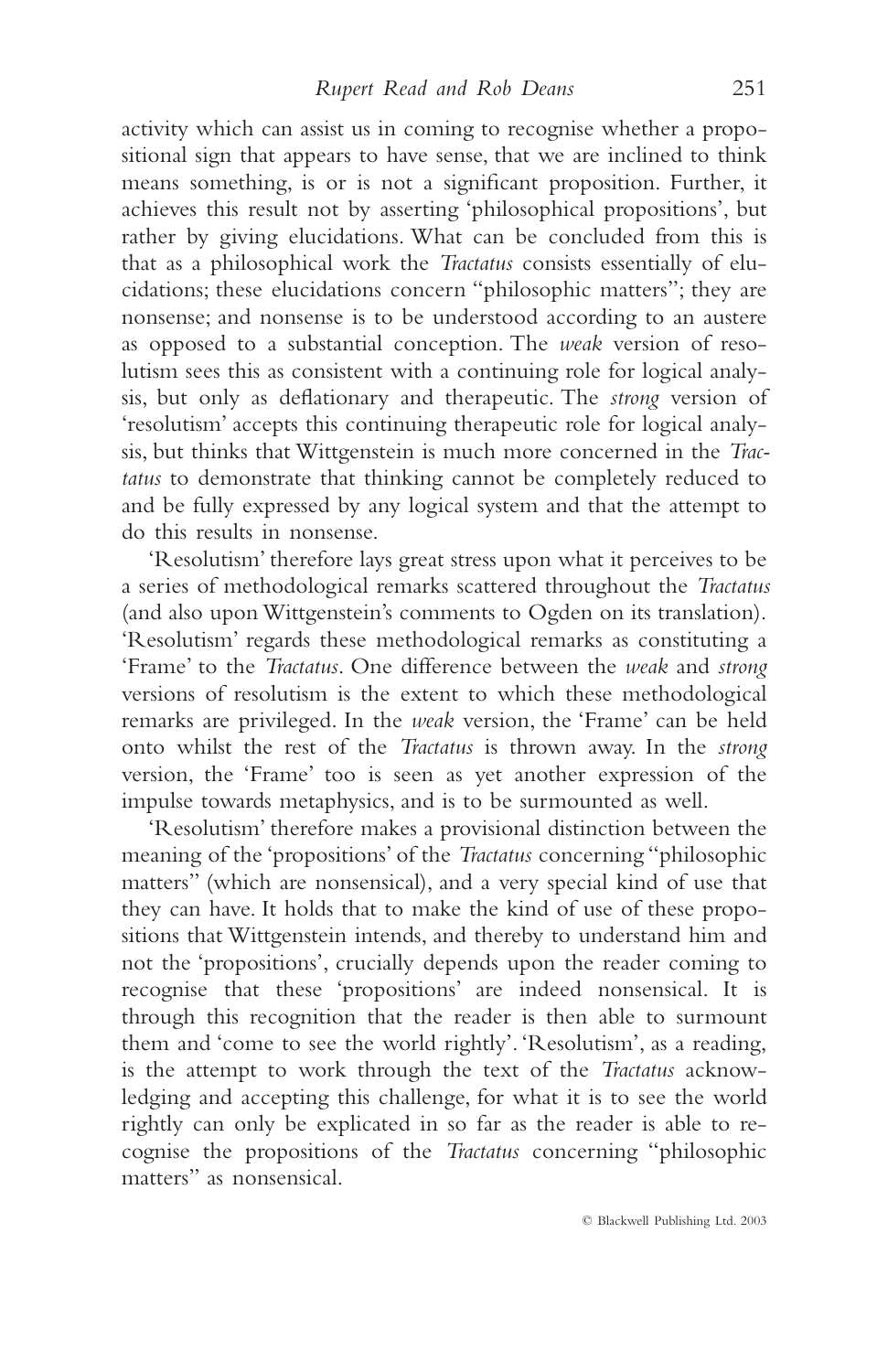In the *weak* version of 'resolutism', the propositions of the *Tractatus* are to be seen as rungs in a ladder that the reader must painstakingly climb in order to identify the philosophical concerns that motivate the text and to determine just how and in what way the philosophical propositions that are being expressed result in nonsense. What is then thrown away is the cumulative nonsense arising from this engagement with the text. In the *strong* version, this is not the end of the matter, for the *Tractatus*, itself, as a whole, demands to be seen as yet another expression of the impulse towards metaphysics; namely that a complete analysis of logical form is possible, and that logical form thus understood determines the limits of the application of signs.What is then thrown away is not just the cumulative nonsense arising from engaging with particular propositions of the text that deal with particular "philosophic matters", but the very idea inherent in the text that there are hidden necessities that determine the limits of the use of language. One finally realizes that nonsense in the *Tractatus* is ultimately parasitic on a particular conception of sense, a conception that is explicated in terms of logical form, and that if there is no such thing as the ineffability of nonsense, then there is no such thing as the effability of sense either. (Thus, via the transitional route of austerity about nonsense, we begin to be 'returned' to the details and differences of and among particular utterances – anticipating the 'trajectory' of Wittgenstein's later thinking, *even of* his increasingly cautious use of the term "nonsense".)

Conant's paper in *The New Wittgenstein*, "Elucidation and nonsense in Frege and early Wittgenstein"<sup>20</sup> disposes of the two interpretive strategies that, historically-speaking, have dominated the reception of the *Tractatus*, namely, broadly 'positivist' readings, and 'ineffabilist' readings (which have predominated in recent years).<sup>21</sup>

One way of trying to define 'resolutism' is to say that it does not accept that it is possible to imagine a perspective from where one can survey how language represents the world, either from an 'inter-

<sup>20.</sup> This paper is an excerpt from a longer manuscript of Conant's, "The Method of the *Tractatus*", which is published in large part in E. Reck's book, *From Frege to Wittgenstein* (Oxford: OUP, 2001).

<sup>21.</sup> Read has a number of papers on the carrying forward of the positivist versus ineffabilist dispute into the interpretation of Wittgenstein's later work, most recently "The first shall be last and the last shall be first. . .", in D. Moyal-Sharrock and W. Brenner (eds.), *Investigating 'On Certainty'* (forthcoming). Read there suggests that John Koethe is among those giving a (covertly) ineffabilist interpretation of Wittgenstein's *later* work.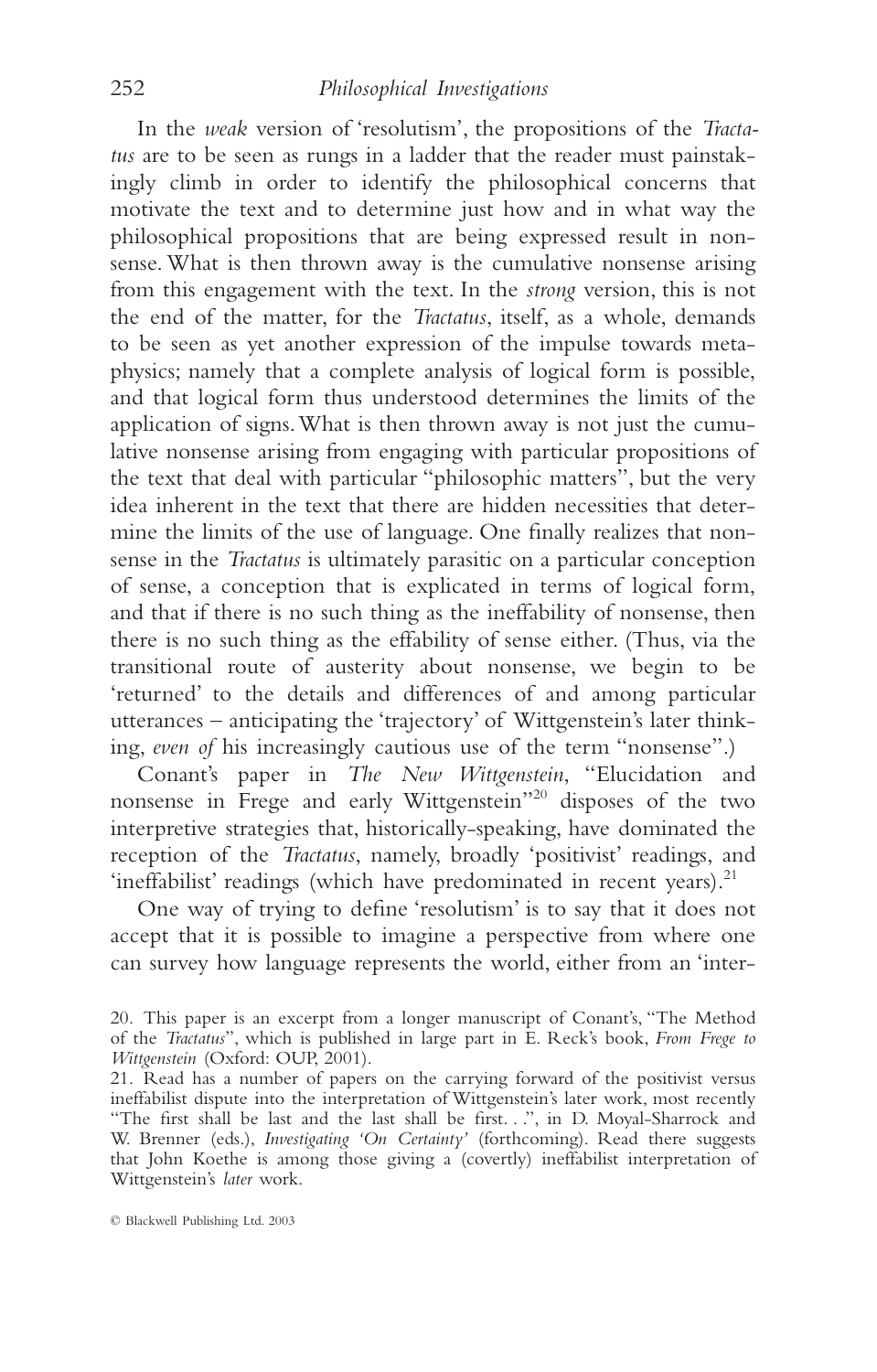nal' (positivist) or an 'external' (ineffabilist) point of view. However, defining 'resolutism' in these terms is very misleading, for it suggests that 'resolutism', in denying the possibility of being able to imagine such a perspective, nonetheless allows that there is perhaps 'something' here that cannot be done. However, it is just this metaphysical picture (and expression of human finitude) that 'resolutism' thinks that Wittgenstein calls into question already in the *Tractatus*.What is at issue for 'resolutism' is not the truth or falsity of this 'something' – that is, whether or not it is possible to imagine such a perspective – but rather the intelligibility of this 'something' – that is, whether there could be *such a thing as* being able to imagine a perspective where one can survey how language represents the world. *Whether, that is, we have any use for those words, any use for them that we ourselves will take as amounting to anything.*

According to 'resolutism', positivism and ineffabilism think that they can imagine such a perspective. For 'resolutism' there is as yet no thing as such a perspective of the kind that positivism and ineffabilism try to imagine. 'Resolutism', as a reading of the *Tractatus*, therefore rejects both Realism and Anti-Realism. It regards the possibility of an 'internal' or an 'external' point of view upon how language represents world as equally unintelligible. It sees both as an expression of the impulse towards metaphysics, as symptomatic of the very philosophical illness that the *Tractatus* is itself the diagnosis and attempted cure of.

In 6.54, when Wittgenstein writes, "My propositions are elucidatory in this way: he who understands me finally recognizes them as [nonsense]", this could be taken positivistically to mean that Wittgenstein's propositions are nonsense because they fail to meet criteria for what it is for a proposition to have sense, or it could be taken ineffabilistically to mean that even though Wittgenstein's propositions fail to meet this criteria for what it is for a proposition to have sense and so are nonsense, yet they still show something about what cannot be said. The more established readings (mis)understand 6.54 in just this way.

The *weak* version of resolutism reads 6.54 as part of the 'Frame': Wittgenstein does not say in these methodological remarks either that *all* the propositions of the *Tractatus* are nonsense, or that *all* the propositions of the *Tractatus* are elucidatory. According to Wittgenstein, "A philosophical work consists essentially of elucidations", and the result of such elucidations is "that the propositions have become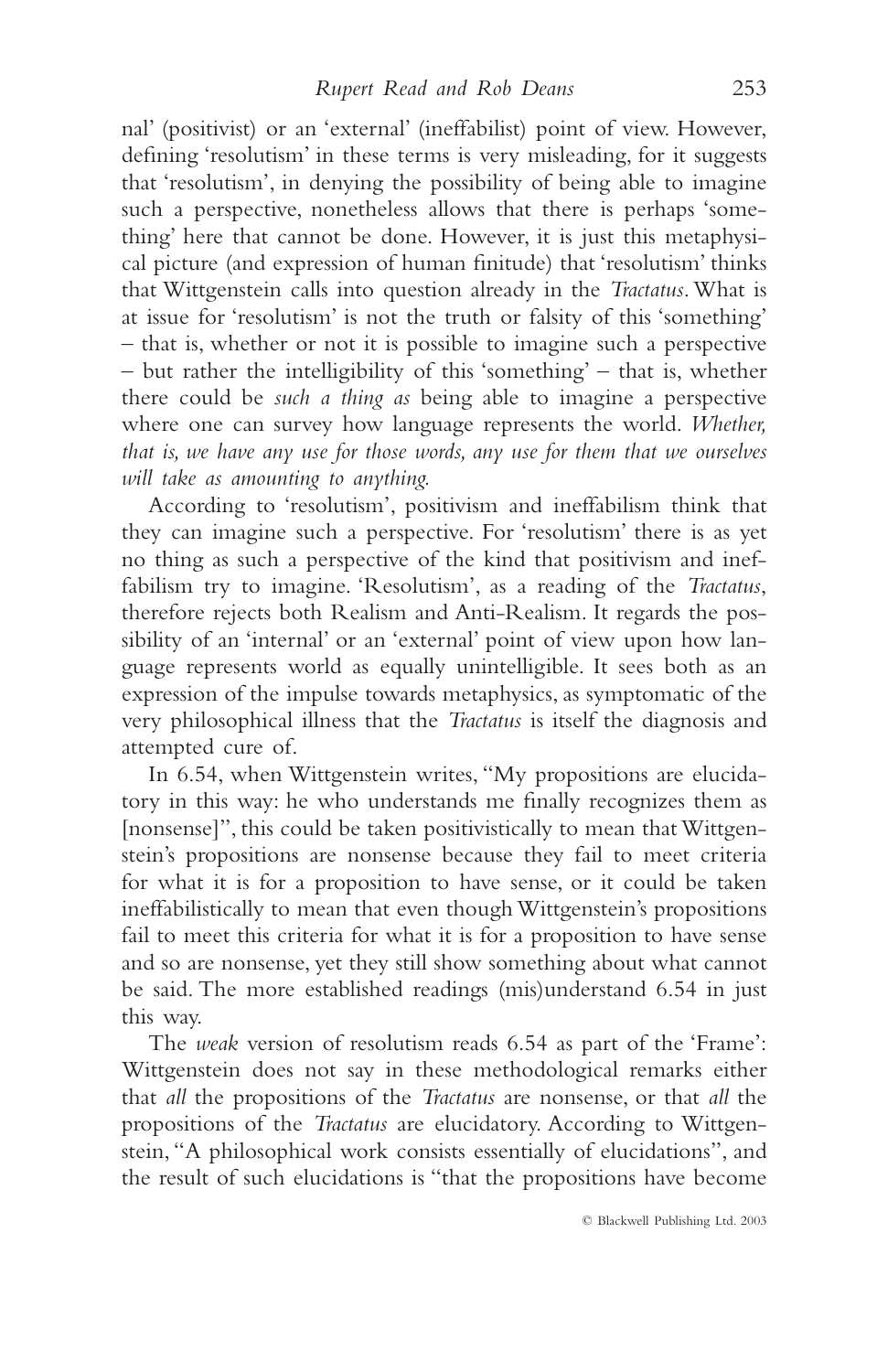clear". The 'propositions' referred to in 6.54, if we pay attention to Wittgenstein's comments to Ogden, concern "philosophic matters". These are elucidated by coming to realise that certain propositional signs that one takes to be sensical and to have philosophical significance are, in that context of use, nonsensical and that this, in turn, is caused by the failure to give meaning to certain signs in those propositions.The reader comes to see the world rightly through the unsuccessful attempt to try and make sense of the propositions of the *Tractatus* that attempt to express the philosophical concerns that apparently motivate the text. This leaves open rather than closes down the possibility that the text can be read dialectically, acknowledging the different levels at which the text operates, and avoids the absurd belief that any line of the *Tractatus* is to be regarded simply as as nonsensical as any line of *Jabberwocky*. 22

The *strong* version of resolutism reads 6.54 more 'self-referentially'. It maintains that Wittgenstein is concerned in the *Tractatus* to demonstrate that thinking cannot be completely reduced to and be fully expressed by anything we are likely to be content to call a 'logical system'. What is as a consequence nonsense is the assumption of logical analysis that all thinking, in order to be thought, must be captured by a propositional sign that on examination is found to be either sensical, senseless or nonsense – *even when* it is understood that this cannot be decided in advance and in general by mere inspection of the signs out of which the propositional sign is constructed, but requires attention to be given to its possible logico-syntactical application. What is also nonsense, therefore, is 6.54, itself, and here, at last,Wittgenstein begins to recover our ordinary non-philosophical ways of speaking. There is nothing wrong in characterising something as nonsense; the error lies in regarding the determination of sense and nonsense *to be a philosophical problem*.

The nonsense that pre-eminently (but 'transitionally') interests Wittgenstein is, loosely put, philosophical nonsense.

It is not that there are different kinds of nonsense, some more significant than others, but the *Tractatus* is concerned with unravelling how particular propositional signs that are taken to express sense – to have 'philosophical significance' – are nonsense. A propositional

<sup>22.</sup> Assuming for present purposes what might be controversial, namely that *Jabberwocky* is a good example of (gibberish-ish) nonsense.

<sup>©</sup> Blackwell Publishing Ltd. 2003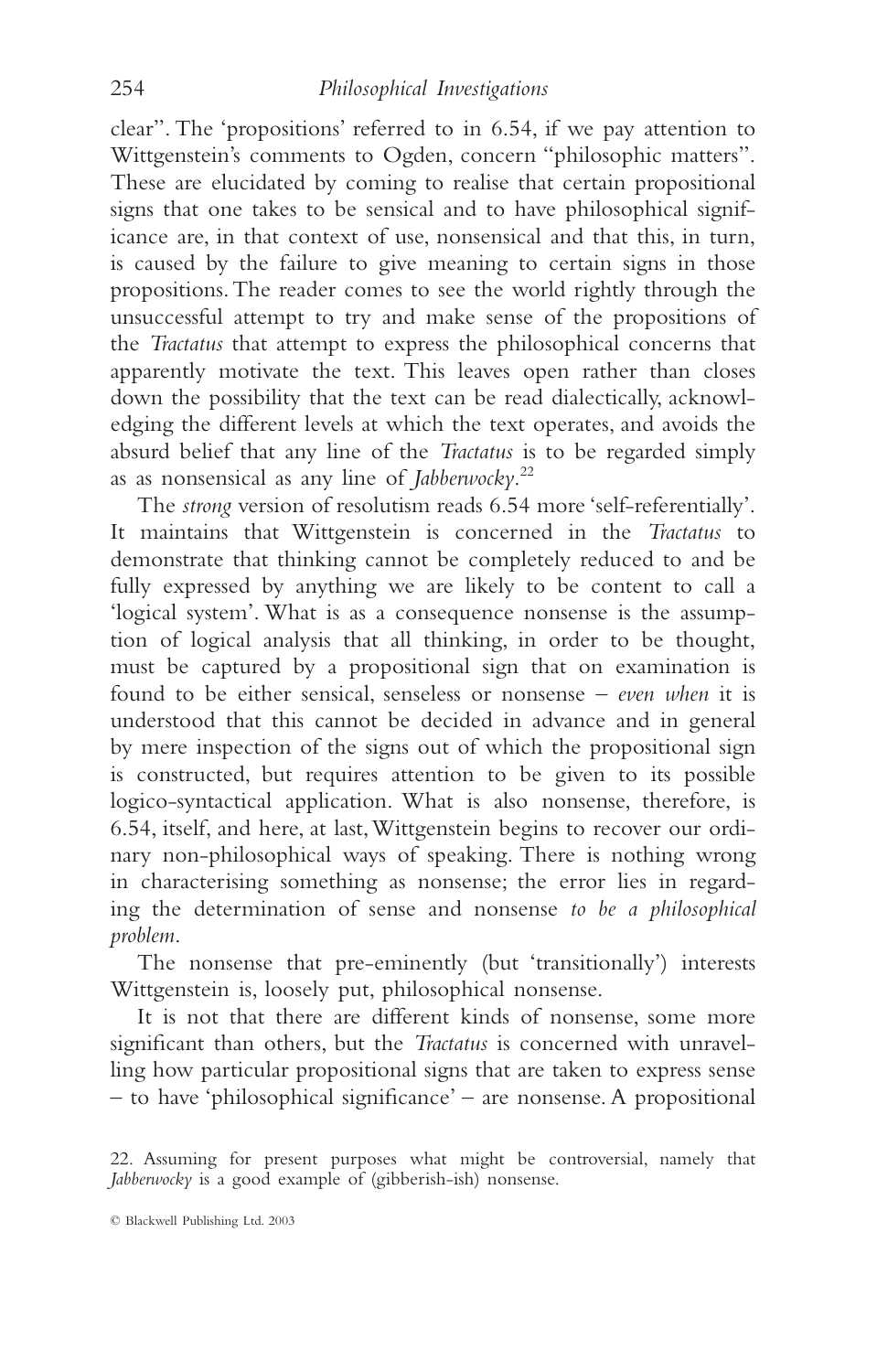sign of itself, of course, says nothing. Application is required before it can express a significant proposition. It is not because 'philosophical propositions' lack form that they are nonsense; *it is because they have no definite use.* It is because of the recognizable form they do actually have that 'philosophical propositions' are able to beguile us into thinking that they are sensical. However, it is not until an unsuccessful attempt is actually made to make sense of the propositional sign, to consider its possible logico-syntactical application, that it becomes apparent that there has been a failure to give meaning to certain signs in the proposition. But this cannot be determined by inspection alone. The attempt to find sense requires that the propositional sign be 'taken' as sensical. Application tries to find the symbol(s) in the sign(s) based on the logical segmentation of significant propositions, particularly of those that have a similar form.This involves experimenting with logical segmentation and the possible meanings of the signs.The sign can only be judged nonsensical when it is realised that despite these efforts at application no sense at all can yet be made of the propositional sign; that is, that no use can be found for it. It is then nonsense not because of any conflict its meaning-bearing constituents have, for it has no meaning-bearing constituents at all. Confusion creeps in because the attempted logicosyntactical application did involve experimenting with logical segmentation and this required trying to find the symbol in the sign, to identify meaning-bearing constituents. However, once the attempt at application has failed all possibility of there remaining any logical segments or meaning-bearing constituents ends, for these can only be found in significant propositions.

One of the uses that Wittgenstein envisages for a concept-script in the *Tractatus* is to make perspicuous how different attempts at application succeed or fail in making sense. Whilst 'resolutism' believes that 'philosophical propositions' are nonsensical, 'resolutism' does not believe that one can say in advance and in general whether any given propositional sign is a 'philosophical proposition' or not. It simply cannot be decided by inspection of the signs out of which it is constructed whether a propositional sign is nonsense or not.

'Resolutism' thinks that this preoccupation in the *Tractatus* with "philosophic matters" is supported by 6.53, where the right method in philosophy is contrasted with Wittgenstein's own in 6.54.Wittgenstein writes: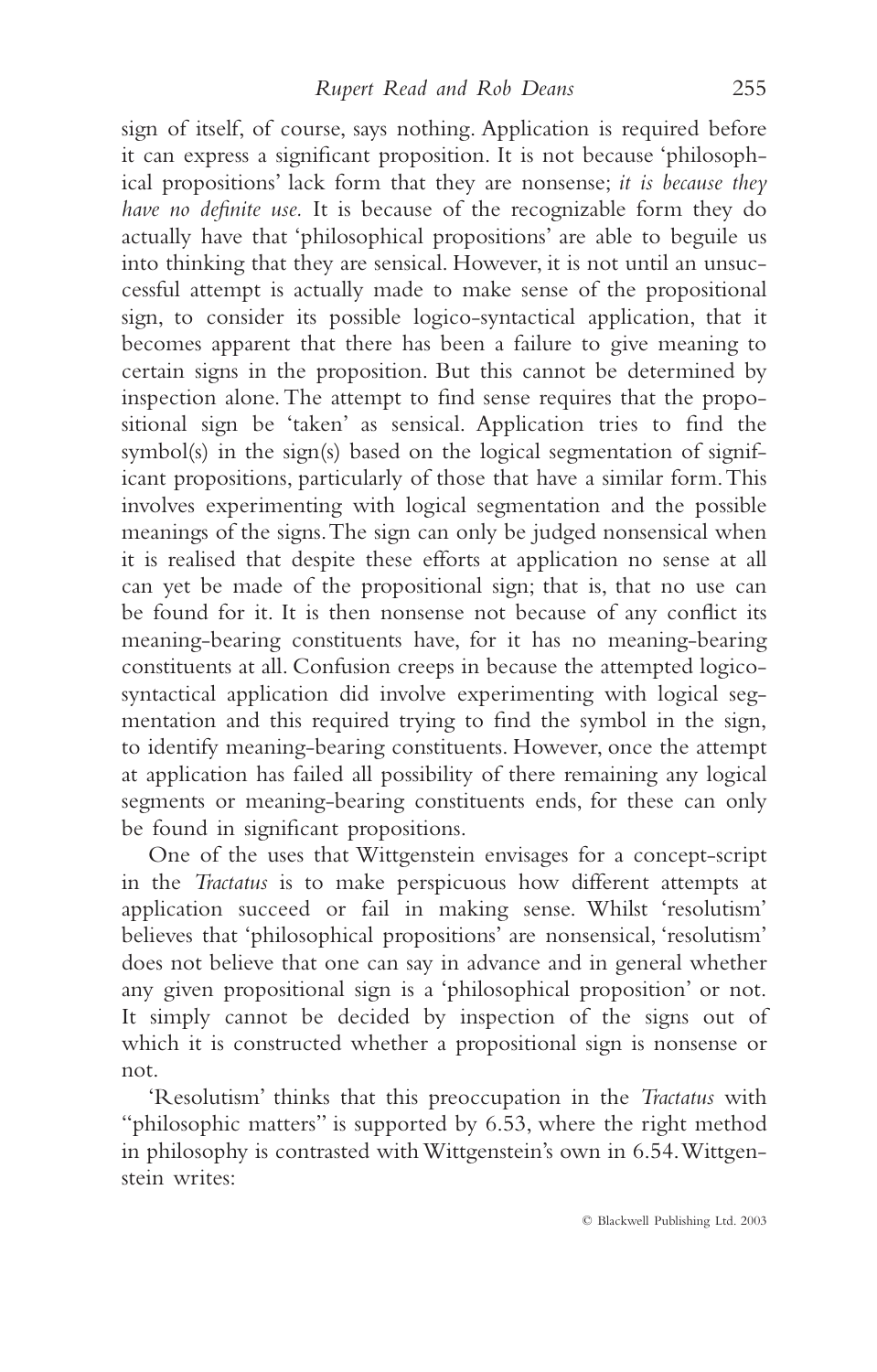"The right method of philosophy would be this. To say nothing except what can be said, *i.e.* the propositions of natural science, *i.e.* something that has nothing to do with philosophy: and then always, when someone else wished to say something metaphysical, to demonstrate to him that he had given no meaning to certain signs in his propositions. This method would be unsatisfying to the other – he would not have the feeling that we were teaching him philosophy – but it would be the only strictly correct method."

The problem with the right method is that nonsense is never allowed to get going; that is, as soon as something is said where no meaning has been given to a sign in the proposition, this is straight away brought to the attention of the speaker. It cannot satisfy and there would be no feeling of having been taught philosophy because the source of the philosophical concern that is motivating the speaker may not yet have been brought fully into focus, if at all. Patience and tolerance of nonsense is required in order to allow the concern that is motivating the speaker to express itself, as Wittgenstein attempts to do with his propositions concerning "philosophic matters" in the *Tractatus*. In contrast to the 'right' method, Wittgenstein's own allows nonsense to articulate itself in order for him to be able to identify and dispel the philosophical concern that is motivating the text. It entails letting nonsense be, in order for the metaphysical picture that is gripping the speaker to come into view. It entails giving the speaker freedom to assert 'premises' and deduce 'conclusions'. But this ultimately is but a preliminary to the task of then showing the speaker that "he had giving no meaning to certain signs in his propositions."

The objective at this point is to recognise just how and in what way these propositions are nonsensical, whilst at the same time avoiding the possibility that this entails that there could be any conception of nonsense other than an austere one. As well as rejecting positivism, 'resolutism' also rejects what ineffabilism then wants to maintain, namely that a nonsensical proposition can nevertheless have an intelligible content that can be grasped in thought, but which is incapable of being expressed as a significant proposition. What distinguishes 'resolutism' as a reading of the *Tractatus* is that it rejects any positivistic account of how propositional signs are to be judged nonsensical and any ineffabilistic account of what sense a nonsensical proposition may have.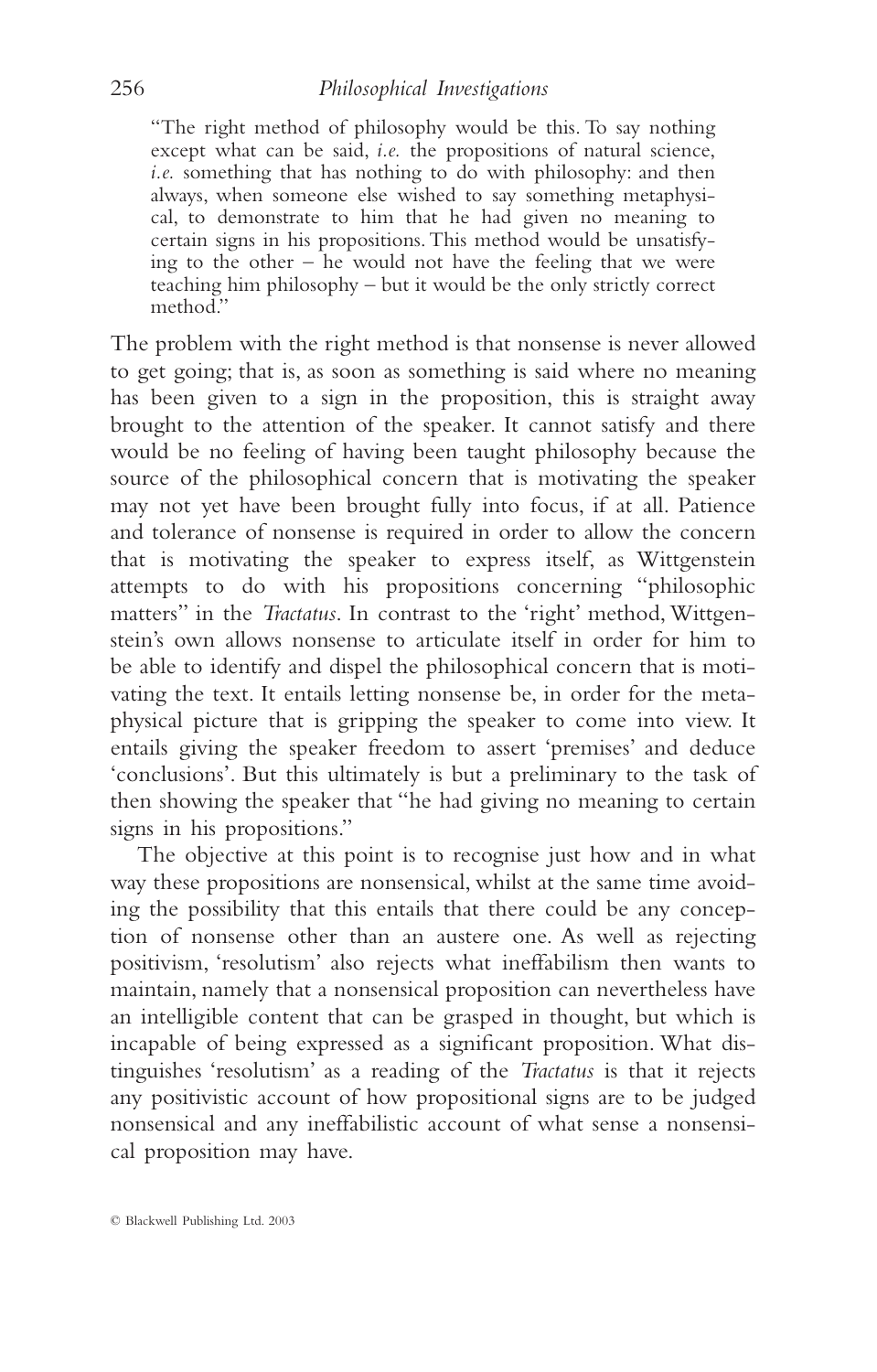According to 'weak resolutism' the "grave errors" of the *Tractatus* are to be identified with an unacknowledged metaphysics concerning the essence of the logical structure of any representational language and of giving a complete analysis of this logical structure. Like, the *strong* version, it recognises that nonsense in the *Tractatus* is ultimately parasitic on a particular conception of sense, a conception that is explicated in terms of logical form. It regards this as an unacknowledged metaphysical commitment to the idea that there are hidden necessities and possibilities that determine the limits of the use of language. However, the *weak* version, unlike the more established readings of the *Tractatus*, does not think that this entailed any ineffable understanding of logical form. It believes that this can be illustrated by reference to the 'say–show' distinction in the *Tractatus* (see Part 1, above).

The account that the *weak* version of resolutism gives of this 'showing' turns on the status of logical category distinctions, and in particular whether they can be 'said' using a significant proposition, or whether they can only be 'shown' using a concept script. The *weak* version believes that in the *Tractatus* Wittgenstein thought the latter, but, it should be stressed, that what is 'shown' are not ineffable truths about the nature of a 'reality' that obtains beyond the limits of language. What the 'say–show' distinction reveals is not the ineffability of nonsense, but perhaps 'the ineffability of sense', for what it is to make sense cannot in the end be fully made explicit by significant propositions; it requires a concept-script to make perspicuous the logical structure of language.

What 'resolutism' regards as unintelligible, as opposed to being false, is any possibility of there being an understanding of how logical category distinctions are 'shown' in language that relies upon Realist or Anti-Realist notions of a form of 'reality' that determines or is determined by the form of language. In dismissing this, 'resolutism' does not then conclude that there is a problem concerning the existence of an external world, or in talking about reality.What is being dismissed is only the Realist and Anti-Realist (mis)understanding of these terms.The form of language and the form of reality, discussed in the *Tractatus*, (the dropping of the scare quotes is intentional) are not two things that need to be brought into relationship to each other, but are less misleadingly said (say) to be one and the same thing considered from two different perspectives.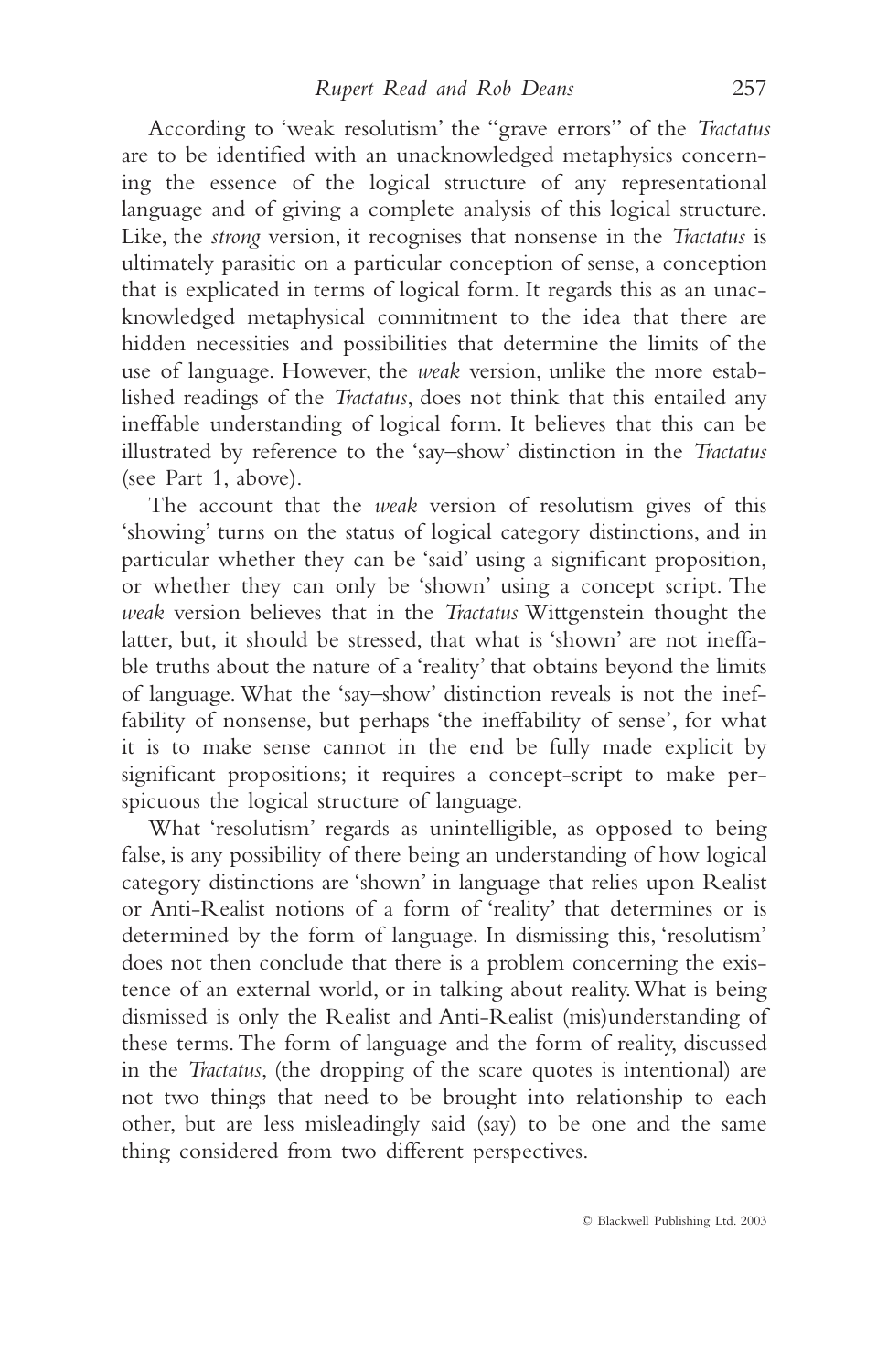The *strong* version thinks that Wittgenstein is well aware of the metaphysics concerning logical form that nevertheless apparently underpins his criticism in the *Tractatus* of Realism and Anti-Realism. It regards this as the expression of yet another impulse towards metaphysics – of the persistent need to say something philosophical about how things are. It is the last rung of the ladder that must be climbed before the entire ladder of the *Tractatus* can be thrown away. 'Strong resolutism', not unlike 'weak resolutism', requires the reader to come to realise that nonsense in the *Tractatus* is ultimately parasitic on a particular conception of sense, a conception that is explicated in terms of logical form, and that if there is no such thing as the ineffability of nonsense, then there is no such thing as the effability of sense either.The purpose of the 'say–show' distinction is to call into question that a complete analysis can be given, for how sense is determined cannot in the end be said. Both the ineffability of nonsense and ultimately the effability of sense are called into question by the 'say–show' distinction.The propositions of the *Tractatus* prove to be both elucidatory and nonsense. But then *nothing of the 'Body'* or *the 'Frame' remains to hang on to.* The reader begins with the idea that limits need to be established to thinking and to the expression of thoughts, so that sense can be differentiated from nonsense. How such limits can be determined is then discussed, which involves in places a technical and detailed examination of the nature and application of logic. The outcome of this discussion is not just that the reader has a clearer understanding of what logic is and does, but that (more importantly) the very idea that there could be any such thing as meaning anything by 'the limits to thinking' is to be thrown away as nonsensical.What the reader is left with is the realisation that there is thinking going on as the propositions of the *Tractatus* are engaged with, *but without thought* in anything like the Fregean–Russellian sense. Logical analysis can neither fully capture nor fully specify just what it is to think. Thought and language cannot be 'pinned down' and the attempt to give a complete analysis breaks down; but not because it is impossible, for this suggests that there is something here that cannot be done, but because the very notion of given a complete analysis is unintelligible.There is nothing that amounts to anything in the notion of a vantage-point wherefrom we can survey thinking, where we can get beyond it and see it laid out neatly before us. (If you like: it always remains one step ahead of us, always in motion, always thwarting any attempt to circumscribe its bound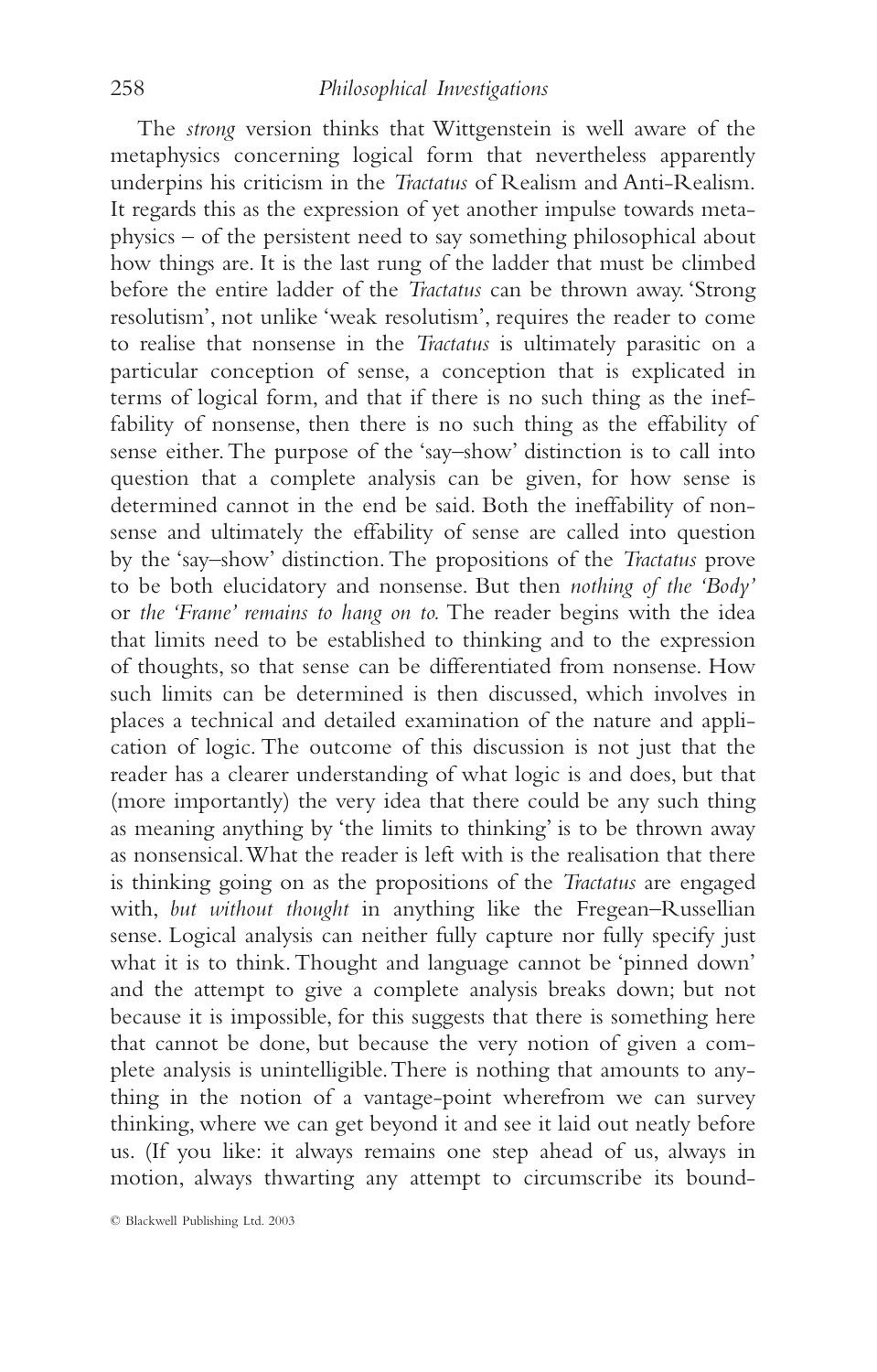aries.) The very attempt to do so, as the *Tractatus*, is intended to demonstrate, inevitably results in metaphysics, in 'philosophical propositions', in nonsense.

However, none of this precludes a continuing role for logical analysis and for a concept-script.They could remain tools for helping make perspicuous how our language it actually is used; $^{23}$  but they 'cannot' provide a complete analysis, establish 'limits' or provide 'foundations', for there is nothing that we are remotely likely tenably to regard as any such thing(s).This continuing role for logical analysis and for a concept script, *if any,* is therefore fundamentally therapeutic. This usefulness, however, is tempered by the possibility that logical analysis and a concept script, if misconceived, will become yet another expression of the impulse towards metaphysics.

The propositions of the *Tractatus* then exploit this possibility in order to wean the reader away from its attraction.

According to 'resolutism', it was never the aim of Wittgenstein in the *Tractatus* to give an account of how logical syntax permits or disallows possible combinations of words to make or fail to make sense. As we discussed in Part 1, it is speakers of language that 'determine' sense or nonsense, and only in contexts of significant use. However, in overcoming the search for foundations that has preoccupied traditional forms of philosophical inquiry the *Tractatus* seemingly overcame philosophy itself.With the dispelling of the problems that give rise to traditional forms of philosophical inquiry there was no more need for philosophy as an ongoing deflationary and therapeutic activity.

Compare this with what he writes in Section 133 of the *Investigations*:

"[T]he clarity we are aiming at is indeed *complete* clarity. But this simply means that the philosophical problems should *completely* disappear. The real discovery is the one that makes me capable of stopping doing philosophy when I want to. – The one that gives philosophy peace, so that it is no longer tormented by questions which bring *itself* in question. – Instead, we now demonstrate a

23. For more detail on this, see Read's "Logicism and Anti-Logicism are equally bankrupt and unnecessary", in Haller and Puhl (eds.), *Wittgenstein and the future of philosophy*, [*Proceedings of the Austrian Ludwig Wittgenstein Society* (2001/2)], 380–8. Read here points out that, contrary to popular belief, Wittgenstein's later writings and lectures on the philosophy of maths do not attempt to proclaim the uselessness or impossibility in general of a concept-script.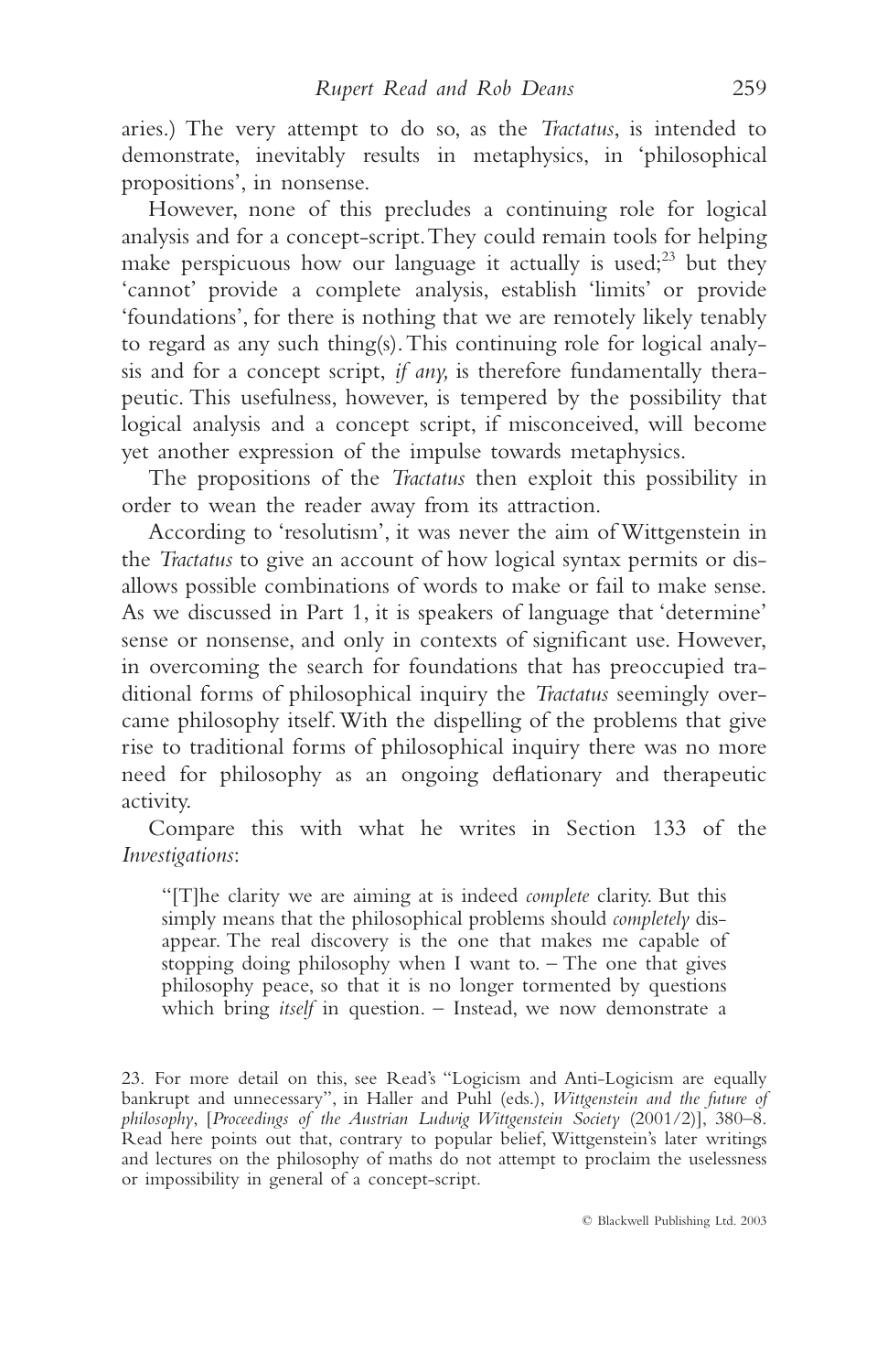method, by examples; and the series of examples can be broken off. – Problems are solved (difficulties eliminated), not a *single* problem.

There is not *a* philosophical method, though there are indeed methods, like different therapies."

The significance of this, for the *strong* version, is that it casts some light upon the nature of the continuities and discontinuities between the *Tractatus* and the *Investigations*, and the basis of Wittgenstein's criticism of his former self. The clarity sought in the *Tractatus* was complete clarity, and that clarity required that philosophical problems should completely disappear.

But the 'real discovery' is, we think, a recognition that the world we are returned to at the end of the *Tractatus* turns out to be a world in which the impulse towards metaphysics remains. It is also recognition of a legitimacy for philosophy. Peace comes to philosophy through allowing the continuing need for a deflationary and therapeutic philosophy in our lives; through accepting that there can almost certainly be no once-and-for-all dissolution to the problems of philosophy. What the *Tractatus* failed sufficiently to appreciate, according to the *strong* version, is not only that there are many different ways of misunderstanding 'the' logic of our language, and that each misunderstanding may require a different 'solution', but also that we can probably never totally free ourselves from the impulse towards metaphysics and so from the possibility of speaking nonsense, and therefore of the need of a therapeutic philosophy. This discovery enables us to stop doing philosophy when we want to and to start doing philosophy when we need to. It is a form of therapy that we may have a continual need for and the continuing possibility of engaging in. Significantly, it gives philosophy peace, (not us) as philosophy is no longer tormented by questions that bring itself (philosophy) into question.

'Resolutism' maintains that the *Tractatus* and the *Investigations* are both expressions of a therapeutic conception of philosophy. Wittgenstein's later criticism of his former self concerns the adequacy of this expression. The *weak* version locates the grave errors that Wittgenstein later attributed to the *Tractatus* to an unacknowledged metaphysics concerning the essence of the logical structure of any representational language and of the need for a complete analysis of this logical structure. The *strong* version thinks that Wittgenstein recognised this account as an impulse towards meta-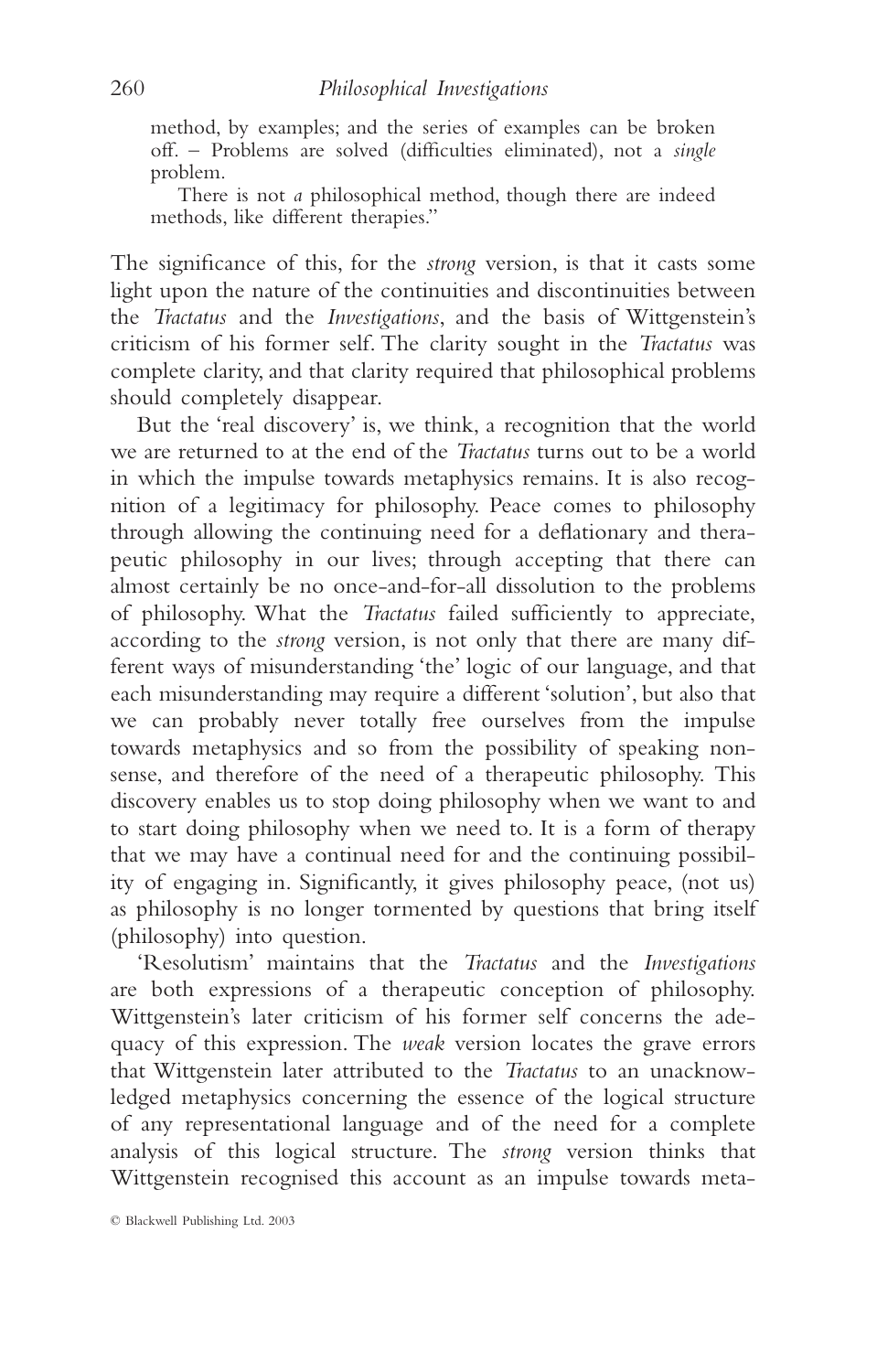physics – of the need to say something philosophical about how things are. It is seen as the last rung of the ladder that must be climbed before the entire ladder of the *Tractatus* can be thrown away. The *strong* version therefore locates the grave errors that Wittgenstein later attributed to the *Tractatus* in how he had conceived of a therapeutic philosophy. The *Tractatus* can be seen as the expression of a single method, which, in turn, can be seen as a response to a single problem, generalised as a misunderstanding of 'the' logic of our language. In contrast, the *Investigations* demonstrates examples of specific misunderstandings of language in use, examples which are both person- and context- sensitive. The examples in the *Investigations* are not only solutions to many problems; they also demonstrate many different methods. The diagnosis and cure of the *Tractatus*, in the end, failed to give philosophy peace; it continued to be "tormented by questions which bring *itself* in question".

## Part 3: 'Resolutism's' Friendly Enemies: Vilhauer, Koethe and Emiliani

Vilhauer's paper in the present issue of this journal is concerned with how Diamond's austere conception of nonsense can accommodate Wittgenstein's remark that the nonsense of the *Tractatus* is elucidatory. In particular, he thinks that there is a tension between Diamond's account of nonsense and the explanation she gives of how nonsense elucidates.Vilhauer begins by identifying two key elements in Diamond's view of nonsense: the first commits her to the view that a propositional sign that is nonsensical does not have any logical segments; the second commits her to the view that a propositional sign that is nonsensical cannot be a logical segment within a proposition that is sensical. Vilhauer goes on to describes two essential stages in Diamond's account of how nonsense elucidates: the first is becoming conscious of the nonsensicality of the nonsense we utter; the second is continuing with our nonsensical utterances for the sake of elucidation, but being aware of their nonsensicality. The problem that Vilhauer thinks Diamond has is that the explanation she gives of how nonsense elucidates relies on there being logical relationships between propositional signs that are sensical and propositional signs that are nonsense of the kind that her account of nonsense rules out.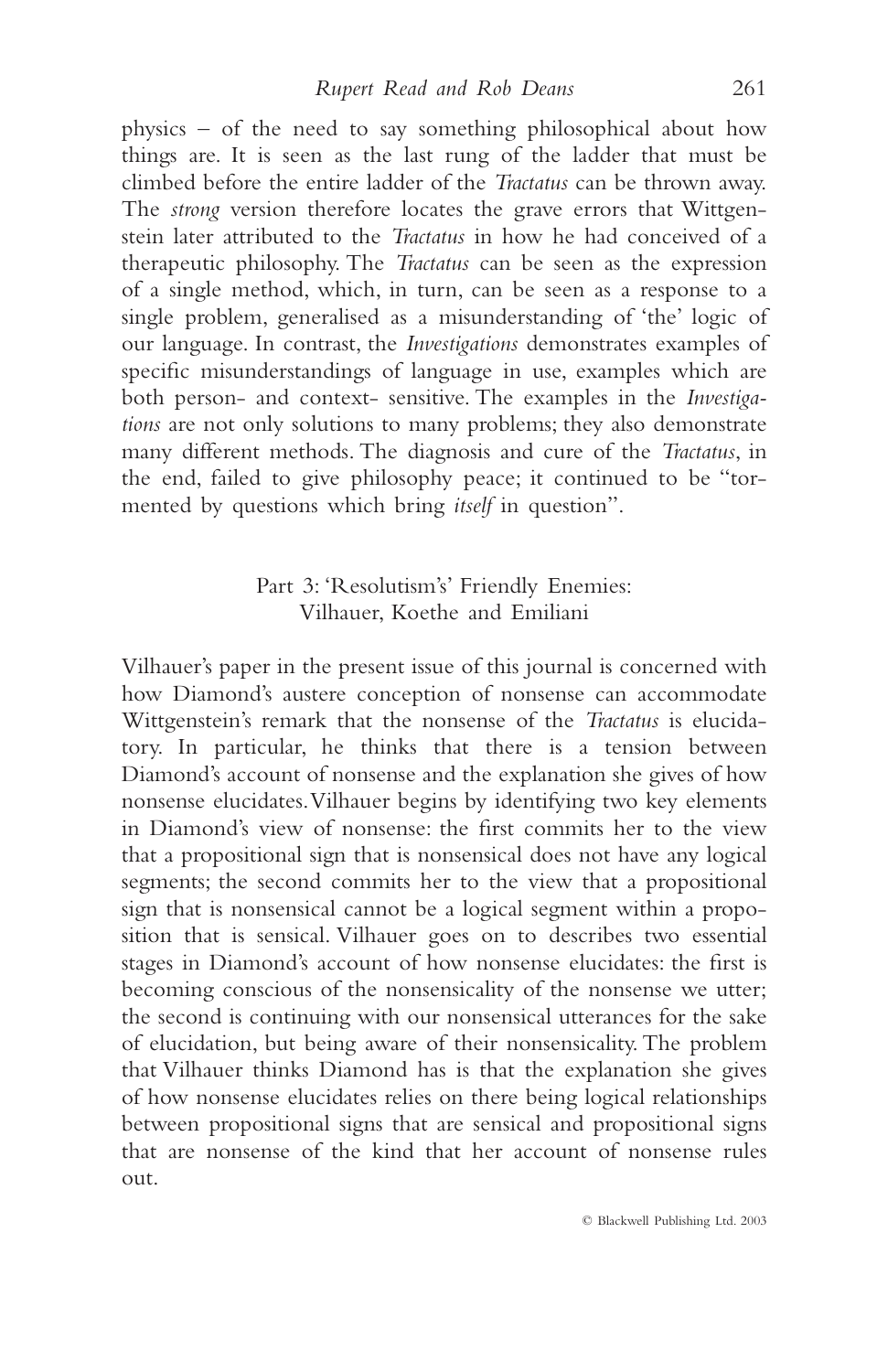We acknowledge our deeper-than-deep indebtedness to Diamond's groundbreaking work, but regard the early work from which Vilhauer quotes very much as prolegomena for a resolute reading, not as the reading itself. We believe that the account of 'resolutism' we give above clarifies and develops her seminal work in ways she might not accept but which overcome some of the criticisms that have been made of it. Diamond thinks that Wittgenstein inherits from Frege the distinction between saying and showing and the nonsensical character of elucidations. In Frege, these are used to grasp the indefinable nature of the primitive categorial distinctions that are required in order to be able to express genuine language by means of his *Begriffsschrift*. Diamond stresses the 'Frame' and regards the *Tractatus* as depicting and dispelling the metaphysical attractions of both Realism and Idealism through the imaginative use of nonsensical propositions. She believes that both Realism and Idealism prey upon a lack of clarity in our thinking and that a properly constructed *Begriffsschrift* can make perspicuous the inferential relations that obtain between propositional signs. Her conception of a *Begriffsschrift* does seem to endorse the view that there is a single inferential order or underlying logical structure of language that it is the purpose of a *Begriffsschrift* to represent. However, what a *Begriffsschrift* shows are not ineffable features of 'reality', but the logical form of our language.

There is of course very much in Diamond that we are in agreement with. However, in our opinion, Diamond's account is in part susceptible to the criticisms that Vilhauer makes. This is because at times she inadequately distinguishes between the conclusion that a 'philosophical proposition' is nonsensical, and the process by which it is established that a propositional sign is a 'philosophical proposition'; between a therapeutic conception of the continuing utility of logical analysis, and a metaphysical conception of what logical analysis is and can achieve; and therefore between those propositions of the *Tractatus* that are not about elucidating "philosophic matters" and so are perhaps sensical and those propositions that are about elucidating "philosophic matters" and are definitely nonsensical. Diamond's schematic account veers at times toward being reductive; it does not sufficiently recognise the several different 'levels' at which the *Tractatus* operates, and to that extent it is over generalised.

The key point here, that Vilhauer misses, is that neither the *weak*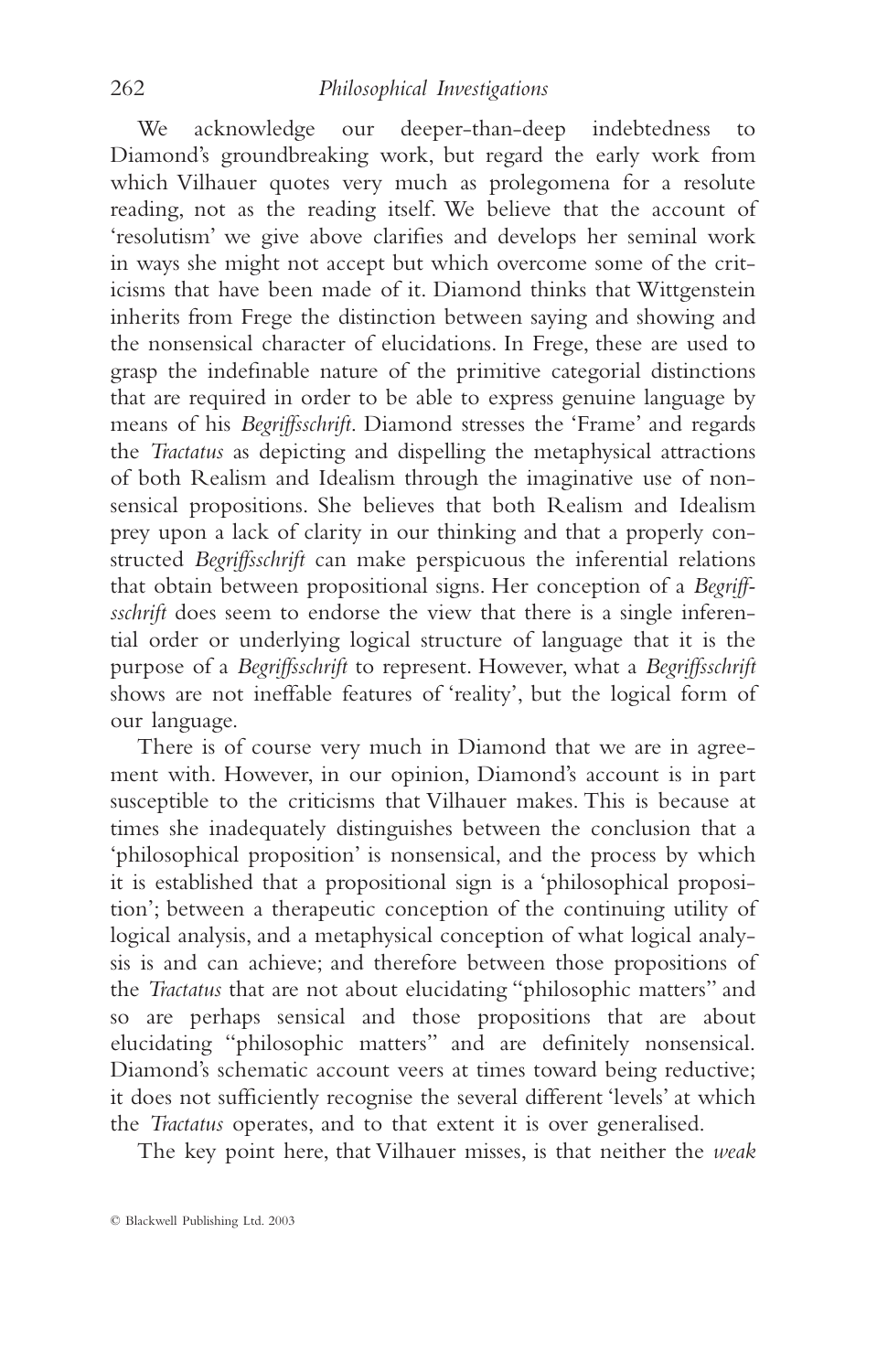nor the *strong* version of 'resolutism' need maintain, albeit for very different reasons, that all the propositions of the *Tractatus* are nonsensical, where nonsense is a technical term determined by the application of logical analysis to its own structure. The *weak* version (whether put forward in Diamond's terms or not) would want to resist the conclusion that all the propositions of the *Tractatus* are nonsensical; the *strong* version would want to throw away the notion that thinking can be fully captured by and be fully specified by the application of logical analysis and so, ironically, resists the conclusion that anything could in the end be meant by magisterially declaring that the propositions of the *Tractatus* are one and all nonsensical. When 6.54 is put into this context, when the 'propositions' of the *Tractatus* are finally overcome, the reader becomes able at last to find sense and/or nonsense in its 'propositions' *just in so far* as the reader can see symbols in its signs, that is, *is able* to find a definite use for them. In both the *weak* and *strong* versions of 'resolutism' what comes after the throwing away of 6.54 is the recognition that the text remains there to be read and to be read on many different levels – levels that can be in tension with one another and that can call one another into question. 'Resolutists' believe that the text is so crafted that the reader can see-saw between sense and nonsense as its 'propositions' are engaged with and as contexts of significant use are explored. Further, 'resolutism' has no prescriptions whatsoever concerning the uses to which the 'propositions' of the *Tractatus* might be put. It invites others, as it is trying to do itself, to re-read the text again, but this time freed from the grip of the particular metaphysical pictures that the *Tractatus* has sought to dispel. However, if we have understood the author, then we will acknowledge that the impulse to metaphysics remains a continuing temptation and possibility, and consequently that whatever it is we find in the *Tractatus* may itself need to become the subject of the very deflationary and therapeutic activity that the book practices.<sup>24</sup>

24. This may have a paradoxical ring to it. Didn't we maintain earlier that the *strong* version *precisely applies destructively to* all *of the* Tractatus*, including the frame?* But again, this is only an objection if we are taken to be ourselves providing a once-and-forall key to how to read (or how to impugn) propositions of the *Tractatus.* We are not, and we are quite willing to engage in paradoxical thinking, in appearing to contradict ourselves, in order to attain philosophical insight. Our own remarks are intended as elucidations; it does not matter if they 'contradict' one another. (See also n. 26, below.)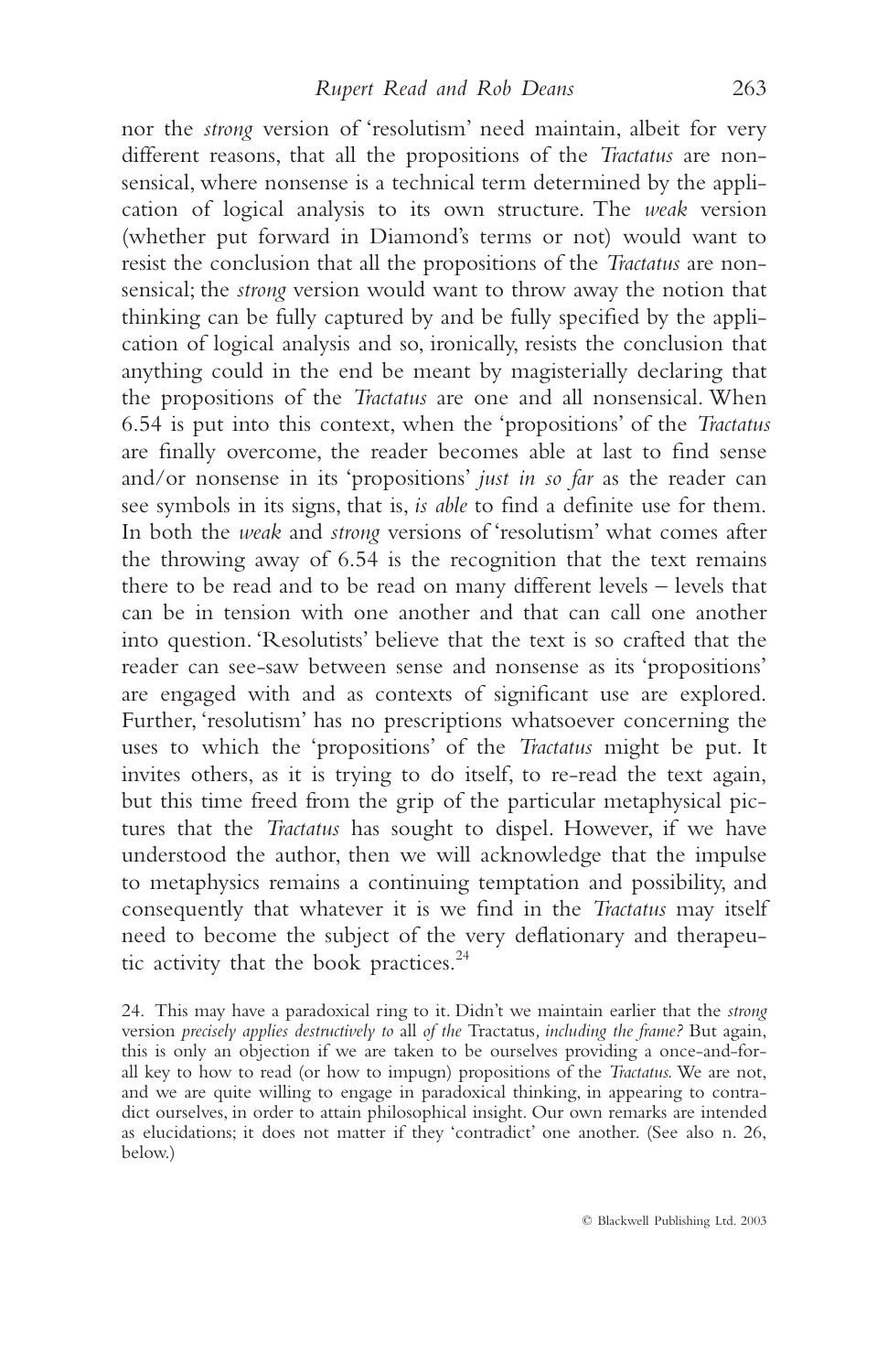Koethe, like Vilhauer, may (in his paper above) have correctly identified some unclarities in Diamond's mode of expression in her revolutionary papers of nearly a generation ago now. But Koethe, (like Vilhauer, or perhaps still more so), has a very restricted conception of 'resolutism'. Much like Mounce, what Koethe criticises is in fact only a form of positivism: namely, the view that all the propositions of the *Tractatus* are nonsense, where nonsense is a technical term determined by the application of logical analysis. What characterises both the *weak* and *strong* versions of resolutism is that each, in its own way, resists this conclusion. Much, therefore, of what Koethe says about the view *(held by no 'resolutist')* that he criticises, we agree with.

The form of positivism that Koethe (wrongly) thinks the resolute reading is draws the wrong connections and obscures the more interesting affinities between Wittgenstein's great early and late works. Whilst acknowledging that there is a therapeutic aspect to the *Tractatus*, Koethe thinks that the concentration on Wittgenstein's 'antiphilosophical' tendencies overlooks what is a more central theme throughout his work: showing. (And he points out, as we do, that the 'say–show' distinction in the *Tractatus* cannot be used to support the ineffable truth *of nonsensical propositions.*)

Both versions of resolutism make use of the 'say–show' distinction.The *weak* version maintains that what a *Begriffsschrift* supposedly shows are not ineffable features of 'reality', but the logical form of our language. This is part of the metaphysics of form that the *weak* version thinks that Wittgenstein later came to criticise in his early work. The *strong* version thinks that the purpose of the 'say–show' distinction is to undermine the belief that a complete logical analysis of language can be given, for how sense is determined 'cannot' in the end unmisleadingly be said to be said. The *strong* version therefore thinks that the 'say–show' distinction calls into question both the ineffability of nonsense and the effability of sense. In opposition to Koethe (and Mounce): neither the *weak* nor the *strong* version of 'resolutism' are likely to see the notion of 'showing' ultimately as having much significance in the later work. But this is not to say that the philosophical problems that the 'say–show' distinction was a response to are not *present* in Wittgenstein's later work, but that they are *dispelled,* and in a quite different way.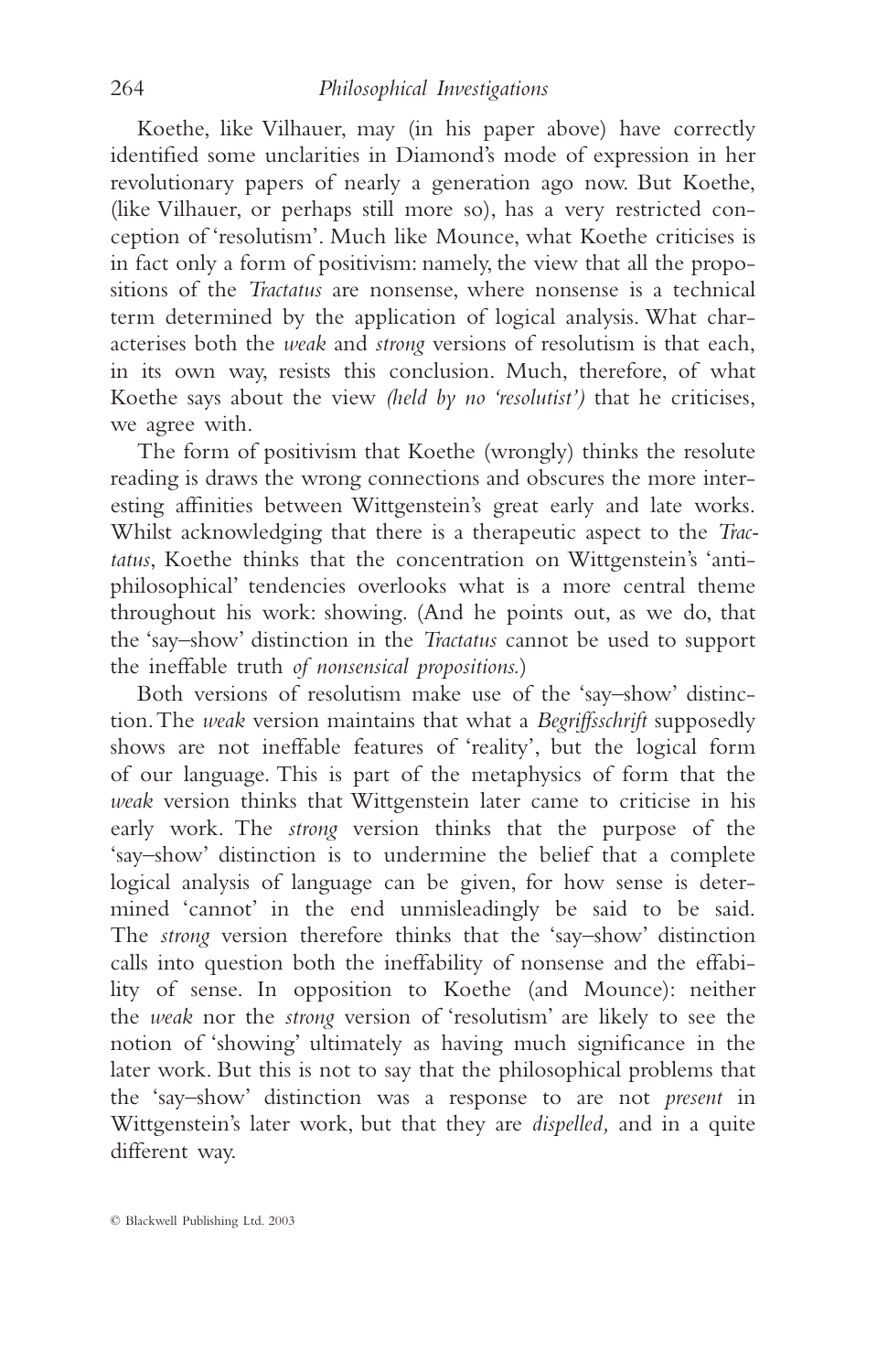Emiliani's paper above offers a very full description and criticism of what he refers to as the "standard interpretation of logical form": SILF, which he identifies with the more established ('old') readings of the *Tractatus*. An important part of Emiliani's exegesis is what he refers to as the 'immediacy of semantic agreement'.This is the view that the connection between the proposition and the state of affairs which it represents must be 'internal' to them; that there is no other intermediary element that secures this connection. Consequently, the unity and connection of the proposition just is the unity and connection of the state of affairs it represents. Emiliani also criticises what he refers to as the nihilist view, $25$  which he identifies with the resolute reading of the *Tractatus*. According to Emiliani, both SILF and the nihilist view reject the immediacy of semantic agreement.

We are even more sympathetic to Emiliani than to Vilhauer and Koethe. But we have significant points of disagreement with him, too.The first is that we do not think that 'resolutism' must reject the immediacy of semantic agreement! On the contrary, our account of both versions of 'resolutism' holds that the unity and connection between a proposition and the state of affairs that it represents is an 'internal' one, and so is immediate, requiring nothing else to secure it.This follows directly from Wittgenstein's contextualism in the *Tractatus* about sense and meaning.<sup>26</sup>

If this much is granted, then the real difference between us and Emiliani comes down to how 'metaphysics' is to be understood within the context of the *Tractatus*. We think that Emiliani would

<sup>25.</sup> We regard this label as unhelpful, for reasons which we hope emerged in Part 2.

<sup>26.</sup> It may be that Emiliani fails to see that 'resolutism' is not necessarily committed to rejecting the immediacy of semantic agreement because he thinks that 'resolutism' is committed to rejecting all philosophical views, and that believing in the immediacy of semantic agreement amounts to holding a philosophical view. There is something right about this. In the weak version of 'resolutism', Wittgenstein has philosophical views that he later saw to embody a metaphysical commitment and which he criticised. In the strong version of 'resolutism' Wittgenstein is aware that these philosophical views embody metaphysical commitments and that their use is fraught with the danger of being taken to be saying something, when the purpose is to realise that nothing is being said after all. All the talk in the *Tractatus* about the formal properties of propositions is designed to move us along in our appreciation of what logical analysis is and can achieve. It is transitional; and hence *our* points about 'internality' and about 'contextualism' are themselves elucidations; they are in the end to be overcome (or 'thrown away').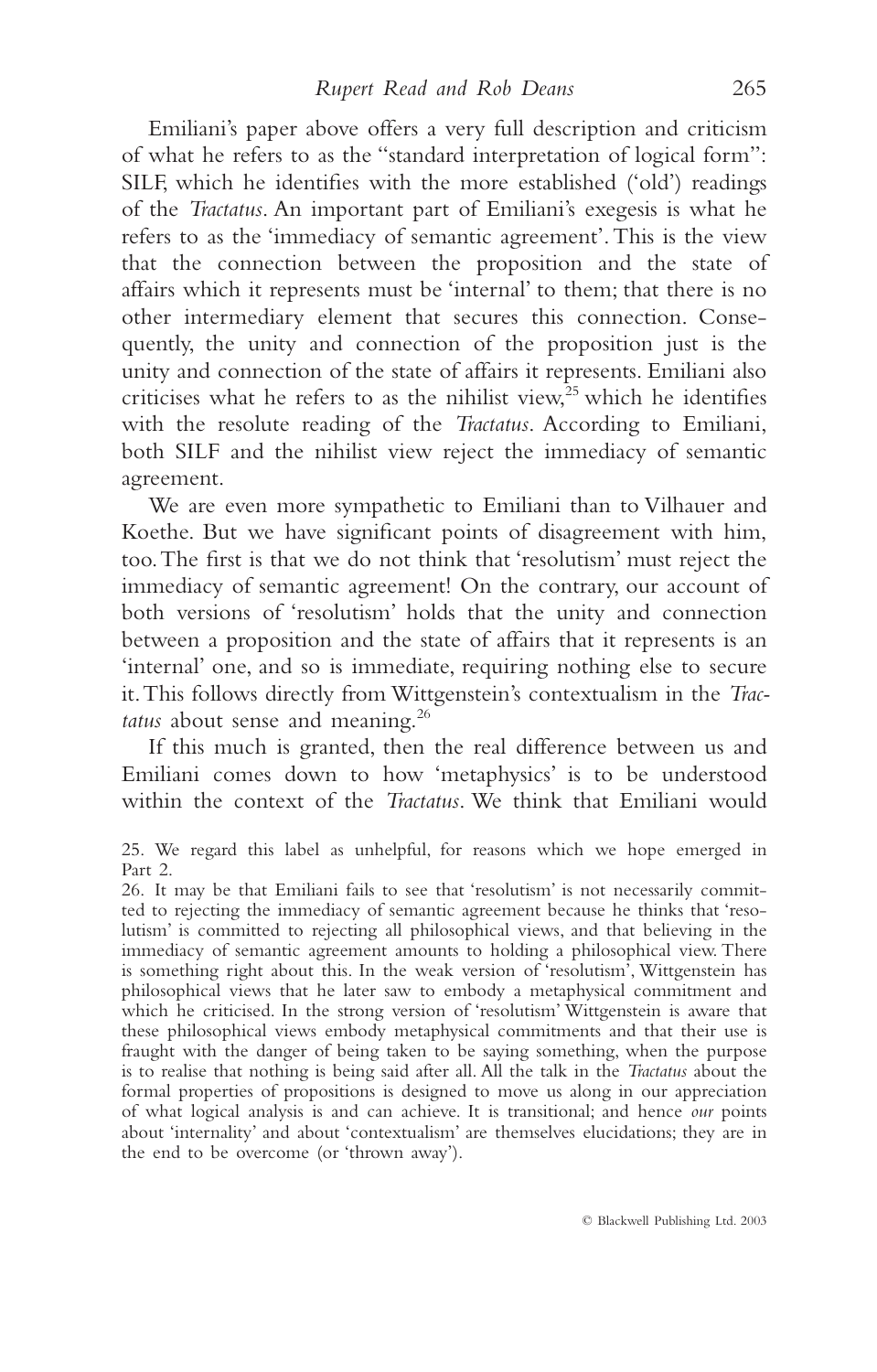agree with us that underpinning SILF, and emphatically rejected by Wittgenstein not as false but as unintelligible, are Anti-Realist/ positivistic and Realist/ineffabilistic accounts of just what can and cannot be said or shown about the nature of a 'reality' that lies beyond the limit of what can be understood or known through natural scientific investigation. We think that he would agree with us that Wittgenstein emphatically rejects as unintelligible any notion that the 'say–show' distinction can be used to support the view that nonsensical propositions (as opposed to sensical propositions – the propositions of 'science'; or senseless propositions – the 'propositions' of logic) 'show' ineffable features of 'reality'. We think that these are among the "philosophic matters" that Wittgenstein intended the reader to come to recognise as nonsensical, as the attempt to say something metaphysical. But what of the account of logical form that is used to elucidate the essential unity and connection between the proposition and the state of affairs it describes, which is an attempt to say what can only be shown about the 'relationship' between language and reality (no scare quotes around those two words, as no underlying commitment to positivism/Anti-Realism or ineffabilism/Realism)? Emiliani, like the *weak* version of resolutism, maintains that what a *Begriffsschrift* shows are not ineffable features of 'reality', but the logical form of our language; but unlike the *weak* version he characterises this as metaphysical. Perhaps this is where our distinction between the *weak* and *strong* 'resolutisms' might separate out something that Emiliani blurs. The *weak* version of resolutism does indeed think that there is a metaphysics of form in the *Tractatus*, but that Wittgenstein did not recognise it as such at the time of writing the *Tractatus*, and consequently that he only came criticise it much later. The *strong* version of resolutism also thinks that there is a metaphysics of form 'in' the *Tractatus*, but that Wittgenstein did recognise it as such at the time of writing the *Tractatus*, and even used the 'say–show' distinction along the way to call into question both the ineffability of nonsense and the effability of sense. Emiliani comments at the end of his paper as to how the appraisal of nonsensical propositions in the *Tractatus* [concerning "philosophic matters"] can elucidate in a way that other expressions of nonsense cannot, and how this results in the destabilisation and disintegration of the formal properties of language that are made perspicuous by a *Begriffsschrift*. It seems to us that Emiliani is very close to embracing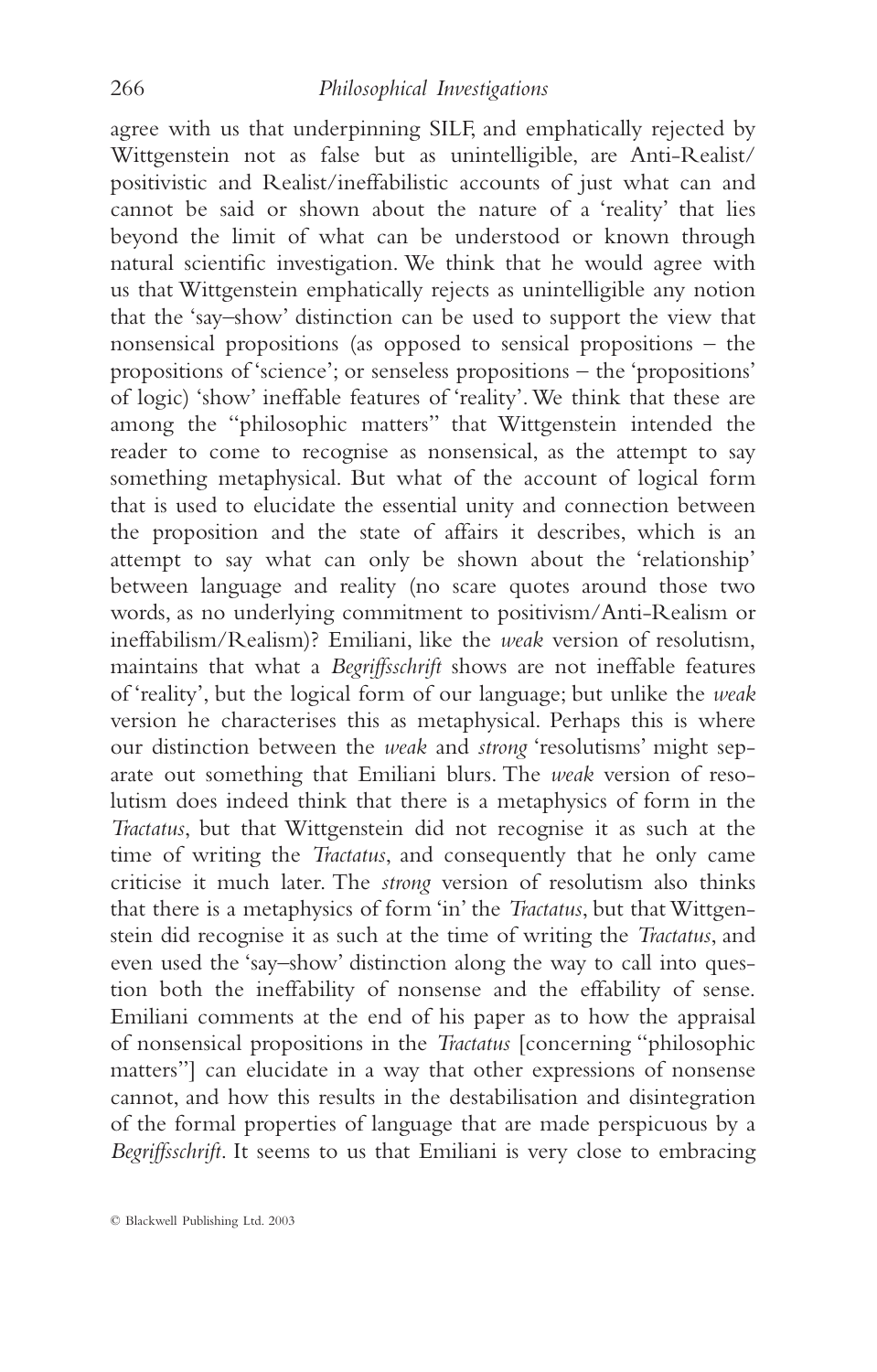the conclusion of the *strong* version of resolutism that in the end it is not that a complete logical analysis of language cannot be given, but that nothing could be meant by the giving of a complete logical analysis of language.

According to 'strong resolutism', there is nothing that we need to remain silent *about* once we have understood the author of the *Tractatus*. We suggested earlier a couple of senses in which the resolute reading, and not ineffabilism, is the true friend of saying and showing. But it can be equally apposite to say that, when one truly philosophizes in Wittgenstein's spirit, early-and-late, nothing gets said, *and* nothing gets shown either.

Philosophy, both as traditionally practised *and* as conceived by Wittgenstein in the *Tractatus*, can neither establish the limits of thought *qua* thought, nor the limits of the expression of thoughts in language. Also, neither of them can provide full and final criteria – a complete analysis – that can be used to demarcate sense from nonsense. (The 'can's' in the above two sentences are to be read as we have urged throughout – as indexing a would-be task that we can come to recognise as non-existent, for principled reasons.) At the end of the *Tractatus*, we are returned to the world and to our lives with each other, both of which find meaningful expression or not, as the case may be, in the language that we speak.

In Parts 1 and 2 of this paper, we said nothing that indicated explicit dissatisfaction with the 'weak version' of the (project of the) resolute reading of Wittgenstein. But perhaps the truth is now evident to the reader: We, like Juliet Floyd, favour some version of the *strong* version of 'resolutism'.<sup>27</sup> 'Strong resolutism' holds that the *Tractatus* was imperfect, but that the 'places' where these imperfections are actually to be found are not even all the 'places' wherein Conant and Diamond are happy to declare the *Tractatus* flawed. We hope that the debate over Wittgenstein's *Tractatus* henceforth (I) shows some awareness of the *significant* differences between the *weak* and *strong* versions of 'resolutism', and (II) pays more attention to the importance (and rarity) of a resolutist approach to *all* of Wittgenstein's philosophy.

<sup>27.</sup> The 'strong' version is basically what Warren Goldfarb has called 'Jacobinism', the 'weak' version (closer to Conant and Diamond) what he has called 'Girondinism'.